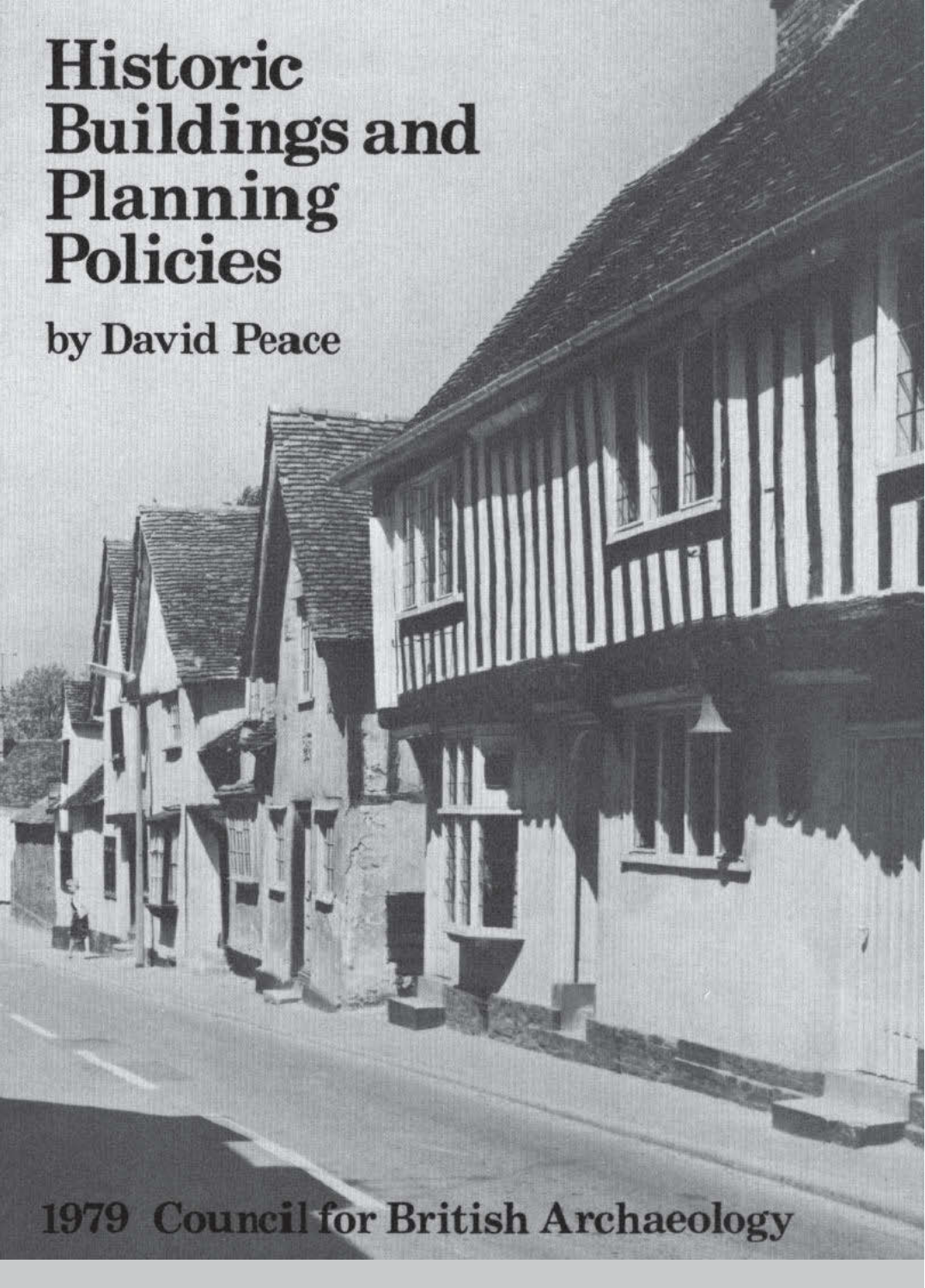This document arises out of the longstanding concern of the CBA for historic buildings of all kinds. It serves as a guide to action by planning authorities, the Department of the Environment, amenity and archaeological societies, and others who can help to safeguard our heritage. Suggestions for remedying the various deficiencies in the machinery are made under eight main headings and are summarized at the end.

The CBA is one of the six national bodies which must be consulted on applications to demolish listed buildings, and whose views must be taken into account by the authorities.

David Peace has been for 30 years an architect planner in local government in the Counties of Staffordshire and Cambridgeshire. As such he has been especially concerned with conservation of the environment, and is the author of *A guide to historic buildings law.* Since 1965 he has been a coopted member of the Council for British Archaeology, and he has also served on the Council of the Royal Town Planning Institute. He is a Fellow of the Society of Antiquaries, and in 1977 was made an MBE.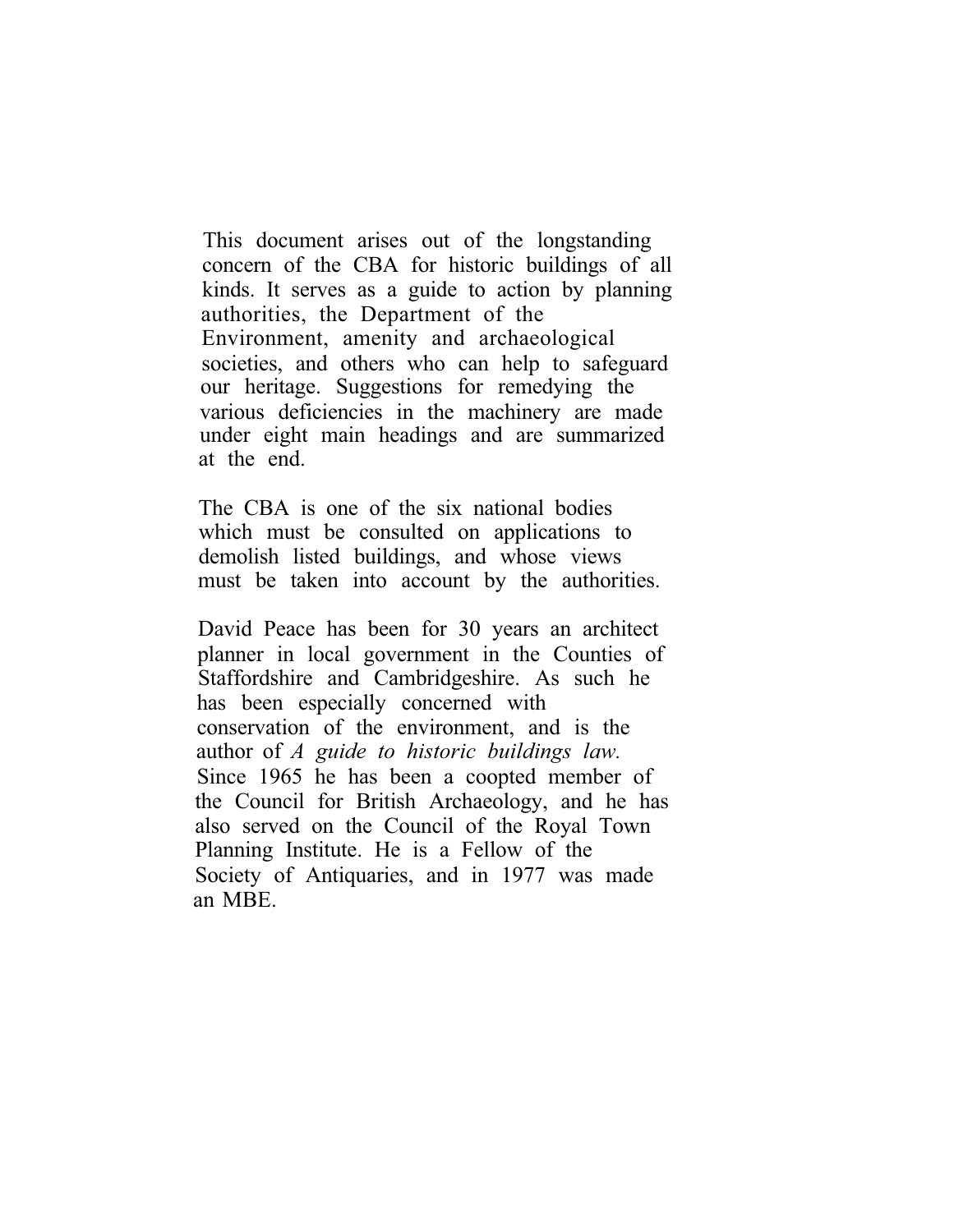# **Historic buildings and planning policies**

*David Peace*

**1979 The Council for British Archaeology**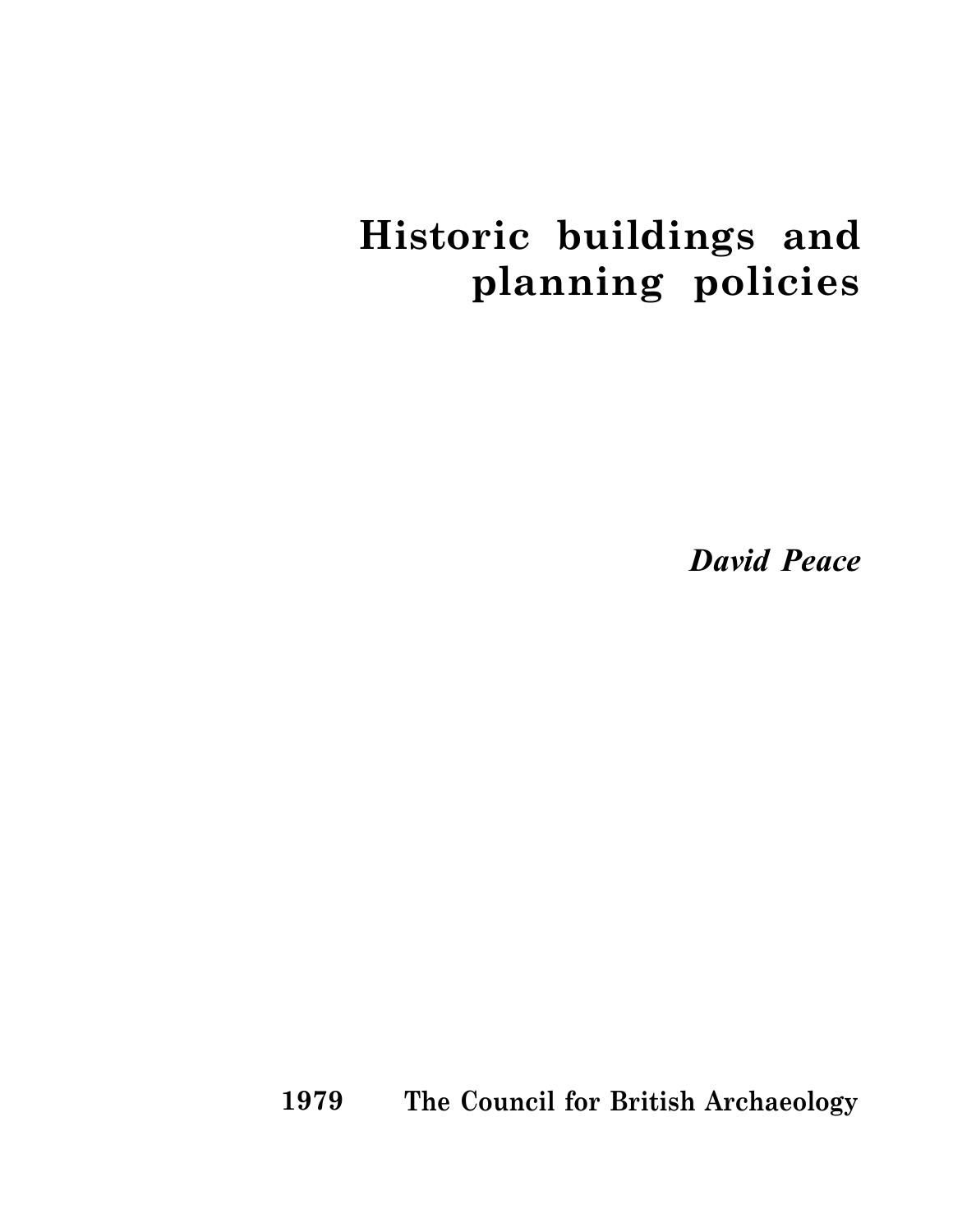© D B Peace 1979

ISBN 0 900312 91 2

Published by The Council for British Archaeology 112 Kennington Road London SE11 6RE

Set and Printed by  $\blacktriangleright$  Tek-Art, Croydon, Surrey.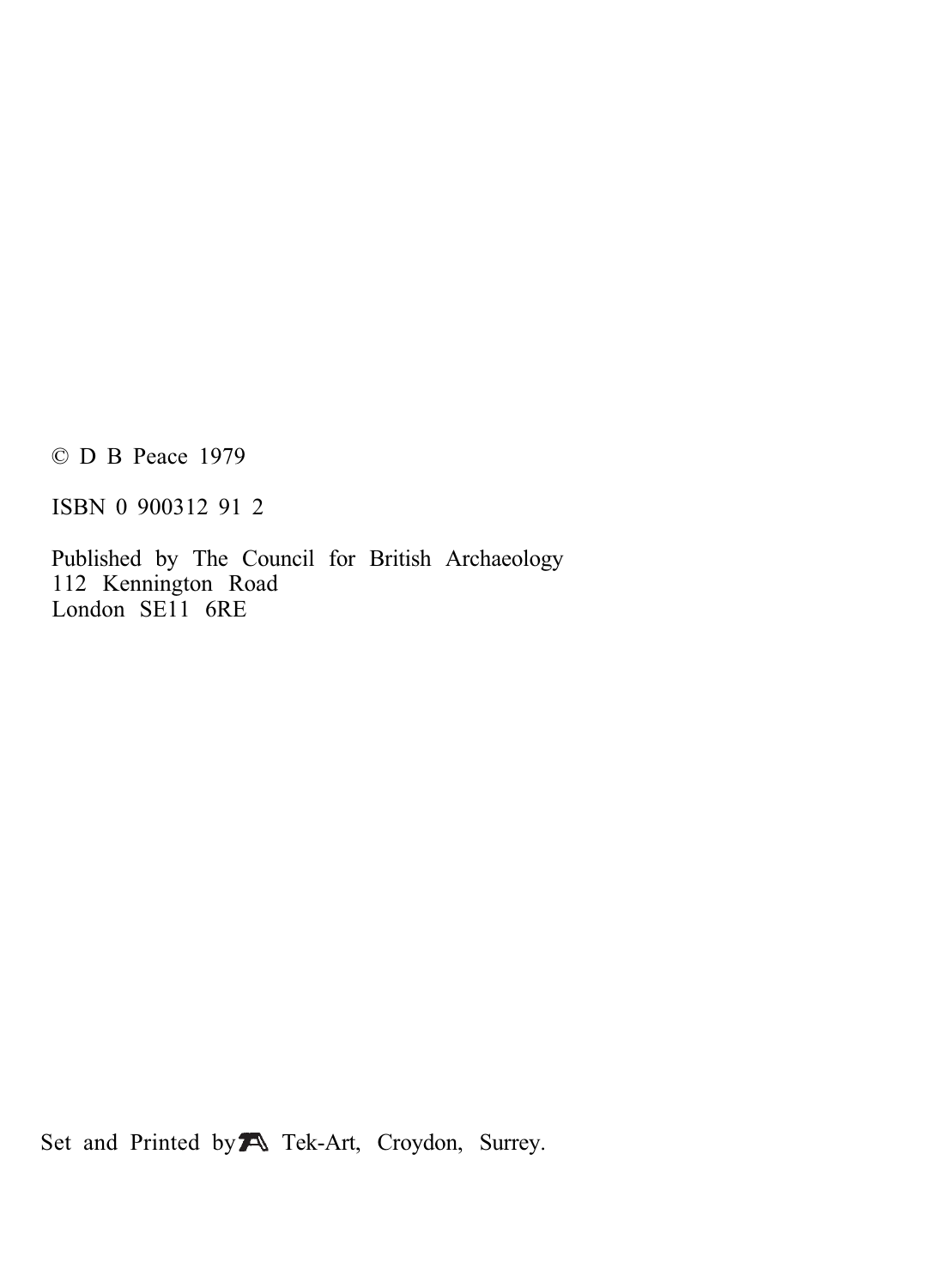# **CONTENTS**

|              | Introduction by Professor Maurice Barley<br>Acknowledgements                                                                       |                                                       | 1<br>$\mathbf{1}$                                                 |
|--------------|------------------------------------------------------------------------------------------------------------------------------------|-------------------------------------------------------|-------------------------------------------------------------------|
| $\mathbf{A}$ | <b>Introduction</b><br>Alterations and extensions<br>Demolitions and part-demolitions<br>Definitions<br>Permitted development      | $1.01 - 1.11$<br>1.05<br>1.08<br>1.09<br>1.11         | $\overline{c}$<br>$\begin{array}{c} 2 \\ 3 \\ 3 \\ 3 \end{array}$ |
| B            | A general philosophy for historic buildings<br>Historic evidence<br>Repairs<br>Conservation<br>Records<br>Site, setting, and scale | $2.01 - 2.14$<br>2.02<br>2.05<br>2.07<br>2.11<br>2.12 | 4<br>4<br>$\mathfrak{S}$<br>5<br>6<br>6                           |
| C            | Current problems and suggested remedies<br>a Alterations, unauthorized                                                             | $3.01 - 3.19$                                         | 6                                                                 |
|              | Demolitions<br>b.<br>i Unauthorized demolitions and<br>'curtilage' problems<br>ii Demolition of redundant churches                 | $4.01 - 4.13$<br>$5.01 - 5.08$                        | 9<br>10                                                           |
|              | c Neglect<br>i Neglected occupied listed buildings<br>ii Neglect of unoccupied listed buildings                                    | $6.01 - 6.19$<br>$7.01 - 7.08$                        | 12<br>14                                                          |
|              | d Dangerous Structure and similar Notices                                                                                          | $8.01 - 8.15$                                         | 15                                                                |
|              | Discovery of historic features during<br>e<br>progress of authorized work                                                          | $9.01 - 9.09$                                         | 16                                                                |
|              | Destruction of historic building materials<br>f                                                                                    | $10.01 - 10.04$                                       | 17                                                                |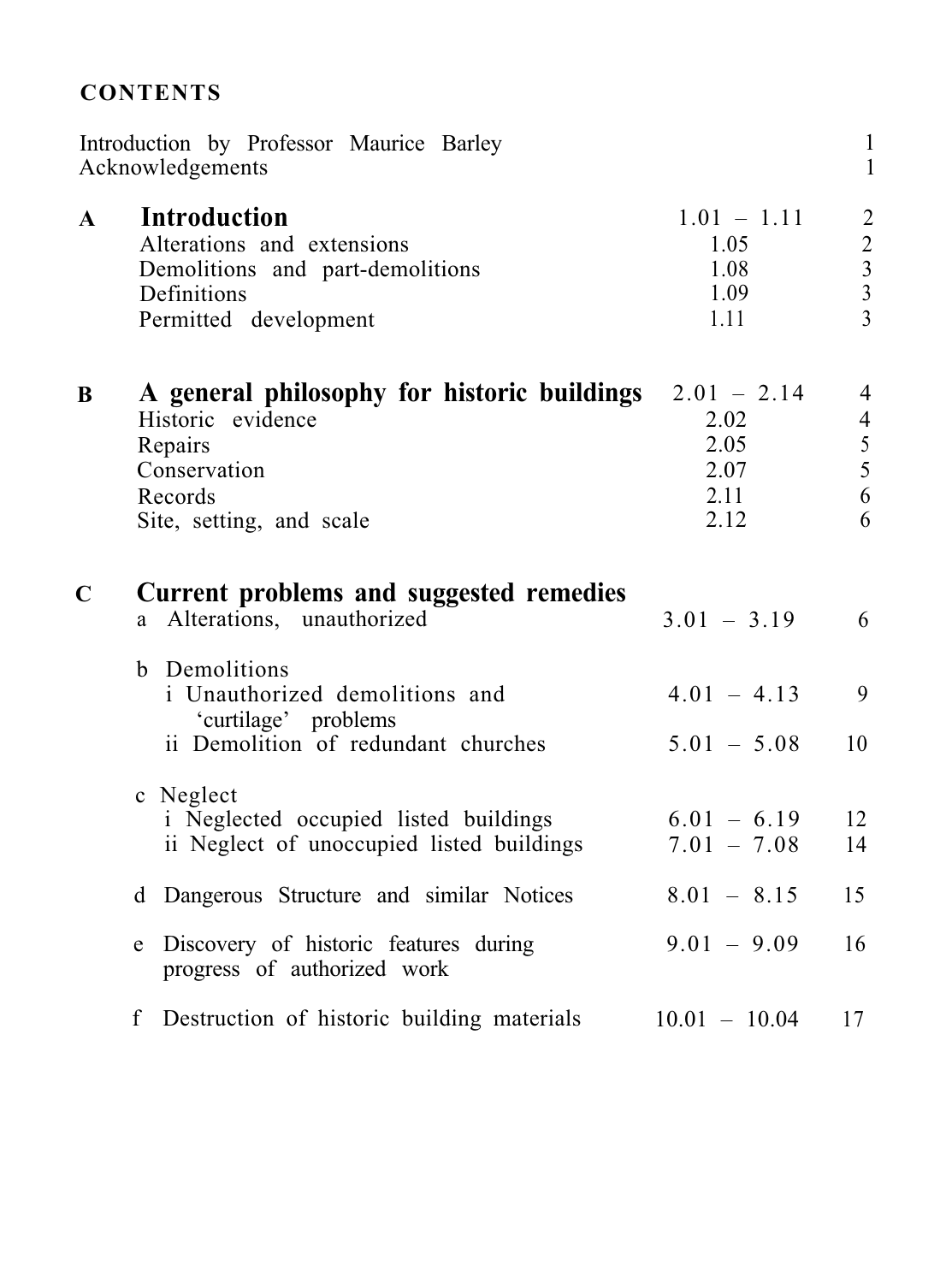|                                                        | Conclusion                                                                                                                                                                                                        |                                          | 27 |
|--------------------------------------------------------|-------------------------------------------------------------------------------------------------------------------------------------------------------------------------------------------------------------------|------------------------------------------|----|
| Summary of suggested remedies and<br>consequent action |                                                                                                                                                                                                                   |                                          | 23 |
|                                                        | h Planning administration<br><i>i</i> Pre-application<br>ii Applications                                                                                                                                          |                                          |    |
|                                                        | national bodies and local interests<br>ii between planning authorities; and<br>between the authorities and the DoE<br>iii between Government departments<br>involving listed buildings in<br>Government ownership | $14.01 - 14.09$ 21<br>$15.01 - 15.05$ 22 |    |
| g                                                      | Consultations<br>between planning authorities and<br>$1 \quad$                                                                                                                                                    | $13.01 - 13.06$                          | 20 |
|                                                        |                                                                                                                                                                                                                   | $12.01 - 12.11$                          | 19 |
|                                                        |                                                                                                                                                                                                                   | $11.01 - 11.11$                          | 18 |

**D**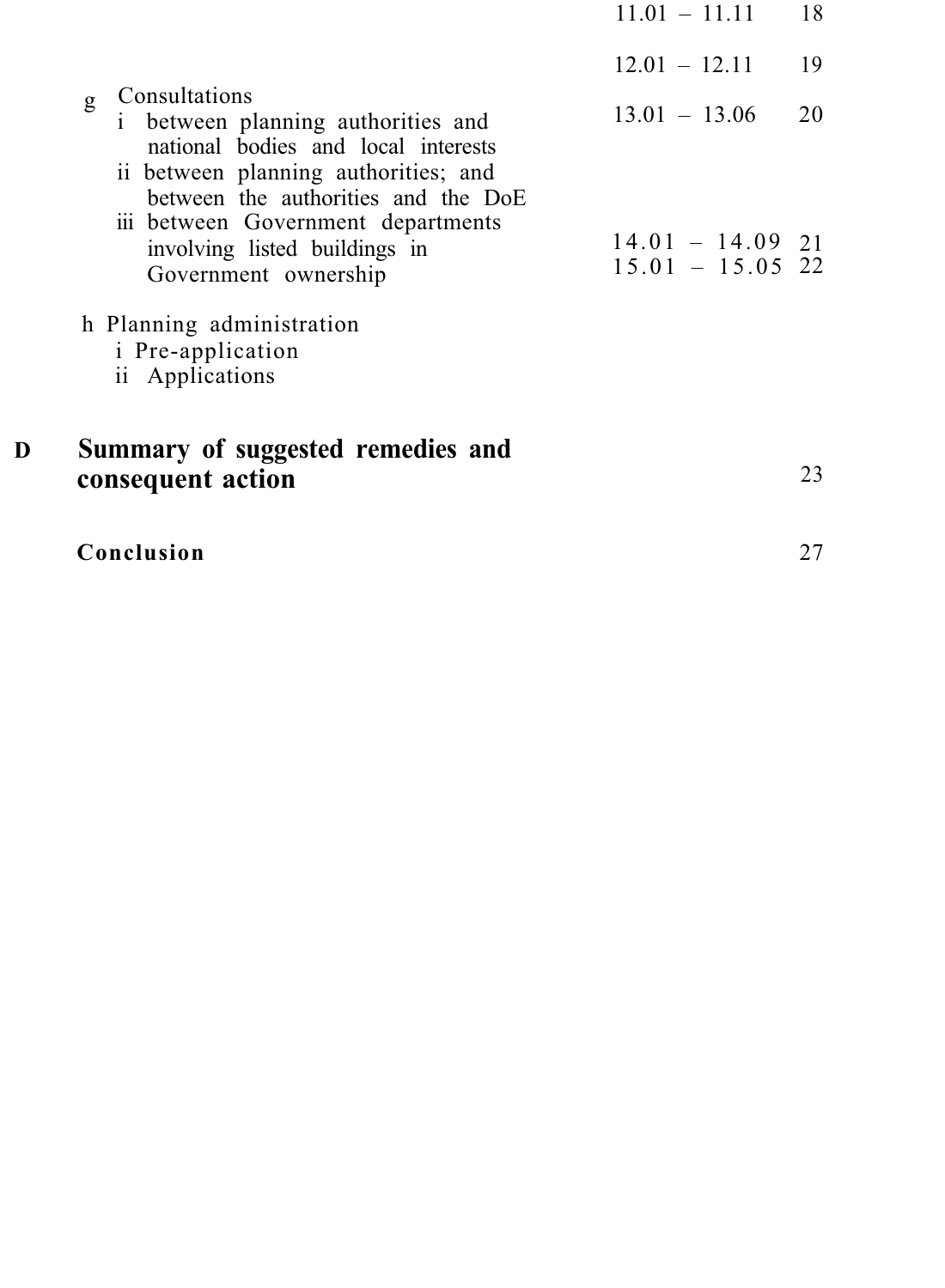# **Introduction**

#### *Professor Maurice Barley MA FSA*

This document arises out of the long-standing concern of the CBA for historic buildings of all kinds. It describes the legal framework within which threats to historic buildings are dealt with; it therefore serves as a guide to action for archaeological and amenity societies. It draws attention to deficiencies in the machinery and suggests remedies. It should be particularly useful to those officially involved in local planning: that is, to elected members of local authorities and to officials in planning departments. Attention should be drawn to the score of suggestions which would involve remedies by the Government.

Historic buildings are complementary to buried remains as material evidence for the past. The fact that they may also have environmental value provokes a different set of considerations. These latter may also influence members of the CBA, but should be distinguished from the strictly archaeological concern over threats to evidence.

National concern for threatened sites has led recently to the creation of organizations responsible for compiling sites and monuments surveys and for excavating those which cannot be saved. Buildings call for an equally comprehensive scheme for recording them. This is likely, in the foreseeable future, to be left largely to individuals and local groups acting on their own initiative. The CBA therefore proposes to publish a guide to recording buildings.

# **Acknowledgements**

Among those consulted during the compilation of this document are the Civic Trust, the CPRE, the County Planning Officers' Society, the Metropolitan Planning Officers' Society, the District Planning Officers' Society, and the District Planning Officers or Conservation Officers of Durham, North Hertfordshire, Shrewsbury, Stroud, Oxford, Yeovil, and York.

The report has also had the advantage of detailed consideration by the Historic Buildings Committee of the CBA.

All the advice is gratefully acknowledged, and while the attempt has been made to incorporate the views of others wherever possible, the responsibility for the report is that of the compiler.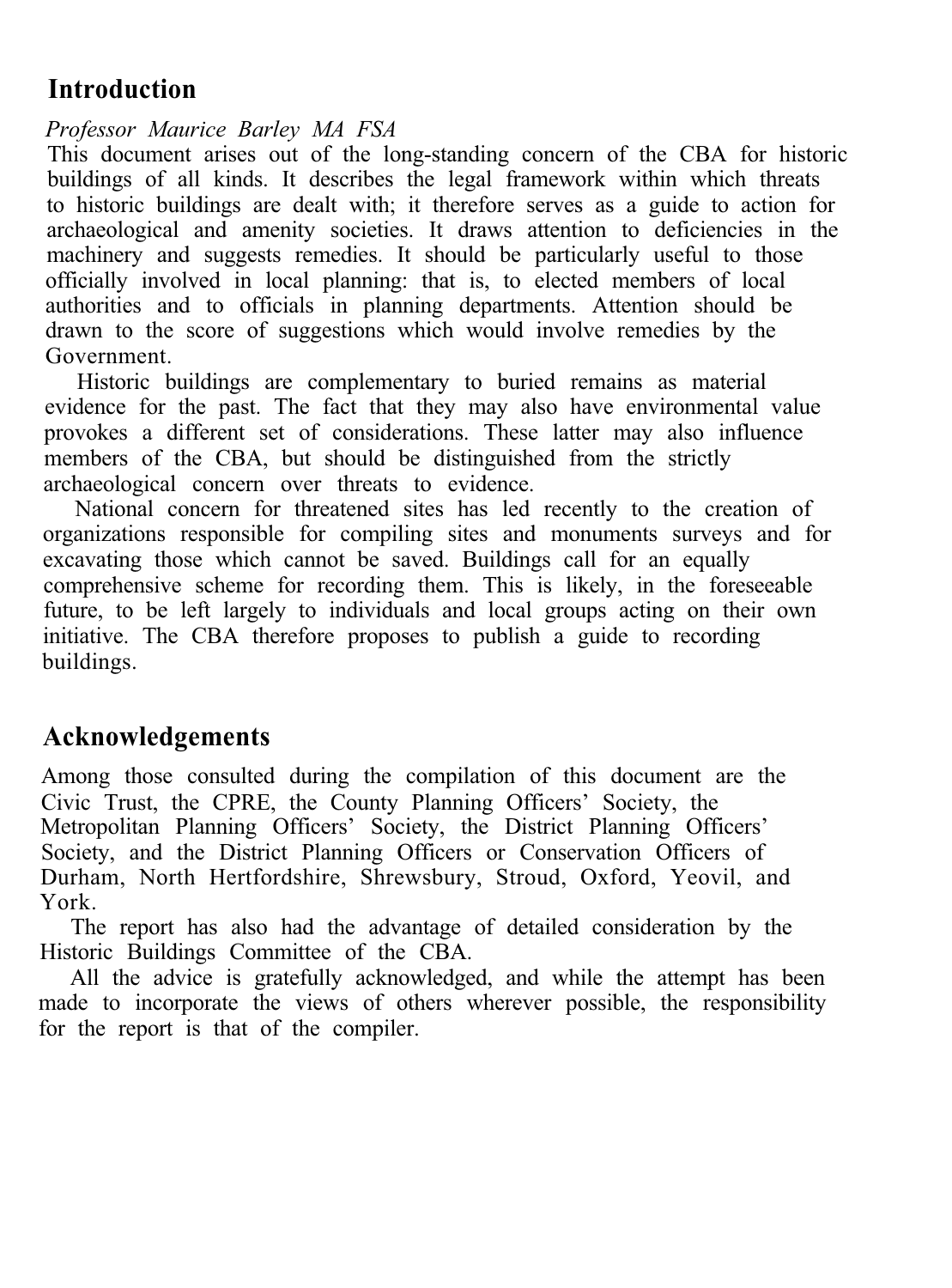# **A Introduction**

- 1.01 This document attempts to isolate the problems which are most common in a planning authority's work in dealing with listed building applications. However, even in relation to buildings, it does not deal with all problems: eg it does not cover:
	- a conservation areas, apart from control of demolition of the buildings in them;
	- b regional trusts for conservation finance, or revolving funds;
	- c criteria for listing or upgrading;
	- d the complex law relating to historic churches (apart from questions of demolitions of Church of England redundant churches).

For a comprehensive survey of the powers, readers are referred to *A guide to historic buildings law,* compiled by David Peace and published by Cambridgeshire County Council.

- 1.02 The fragmented nature of the legislation makes difficulties for the authorities, the profession, and the public. Not all legal loopholes in listed building controls can be stopped up, and some flexibility in judgement must be allowed, to both planning authorities and applicants.
- 1.03 The law and administration have not worked as well as was intended. But even in present economic circumstances there are several improvements which should be considered, and these are summarized at the end of the report.
- 1.04 Applications have to be made for Listed Building Consent to alter, extend, or demolish listed buildings or to do partial demolition. Many buildings are listed by virtue of their being within the curtilage of a listed building, whether or not they are specifically mentioned or shown on the official maps.

# *Alterations and extensions*

- 1.05 Alteration means *'in any manner* which would affect its character as a building of special architectural or historic interest', and the controls extend to the interior of all listed buildings.
- 1.06 The Department of the Environment do not require now to be notified of applications to alter or extend listed buildings *except* (a) those in Grade I and Grade II star; (b) cases where an Historic Buildings Council grant has been made *or applied for;* (c) cases of *planning* applications affecting a listed building; and (d) buildings owned by a Planning Authority.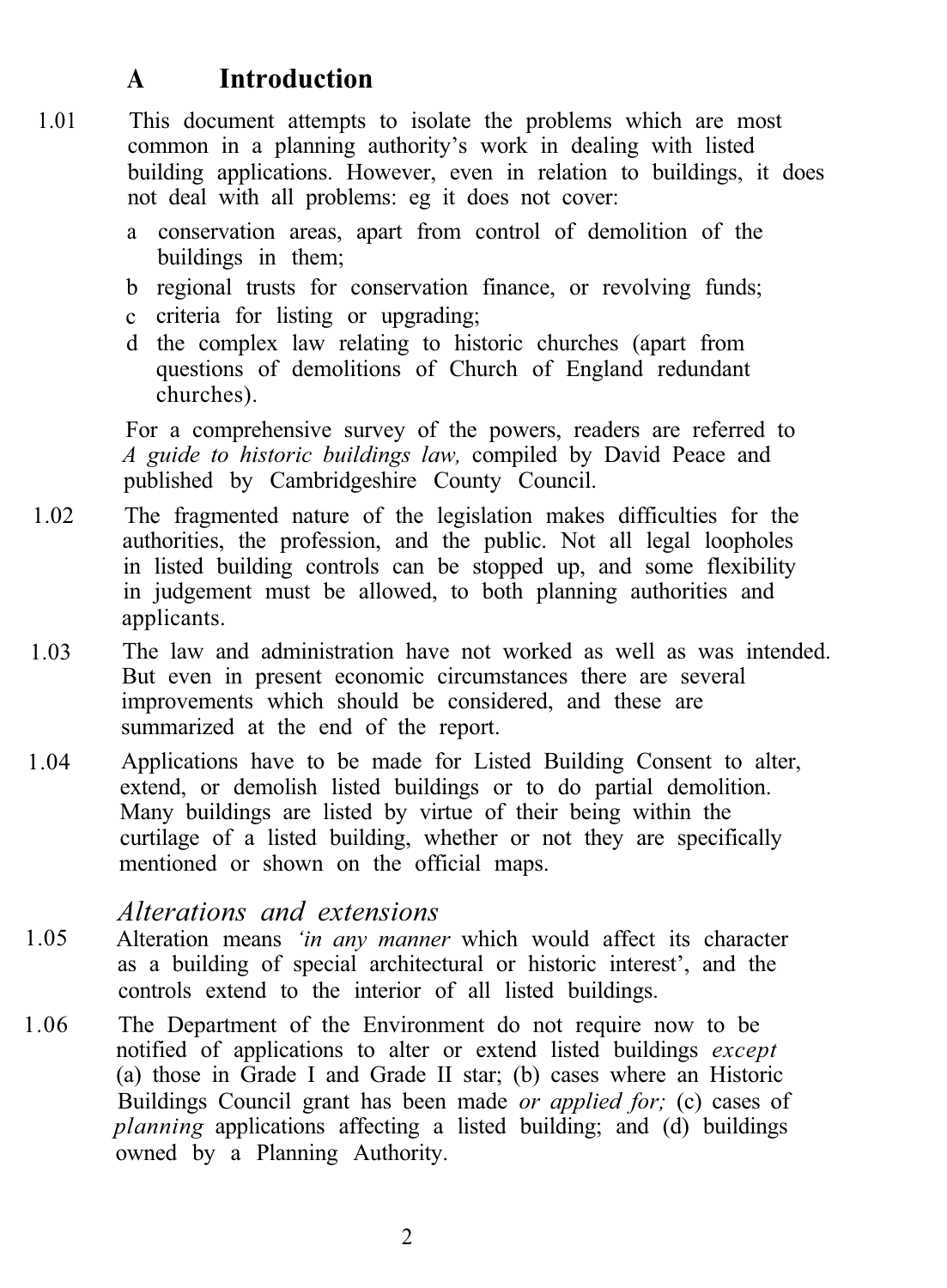1.07 Before 1979 the DOE had to be consulted on all alteration or extension applications, and thus given the opportunity to intervene by calling in an application for decision by the Secretary of State. This apparent safeguard did not result in much intervention, but it at least gave the specialists a chance to make suggestions about the improvement of proposals. In 1978 the Historic Buildings Council saw no reason to propose fundamental changes in the existing system of listed building consent after considering a discussion paper prepared by DOE officials. Further advice is to be received about the listing process itself.

## *Demolitions and part-demolitions*

1.08 In these cases planning authorities may not grant consent without giving the DOE an opportunity to intervene, and applications to demolish any listed building must be notified to six national bodies – the SPAB, the Georgian Group, the Victorian Society, the Ancient Monuments Society, the CBA, and the Royal Commission on Historical Monuments for England or Wales as the case may be.

#### *Definitions*

- 1.09 Listed buildings include by definition under the Act objects or structures fixed to them or within their curtilage. 'Curtilage', however, is not defined in the Act, leaving this for the Courts to decide (though the definitions in Squire's Law Dictionary can be helpful towards conservation). But it is clear, for example, that gates, gatepiers, boundary walls, cobbled courtyards, stable blocks, or outhouses within the immediate environment of a house and occupied with it would be assumed to be within the curtilage.
- 1.10 New buildings within a curtilage, however, if unattached to listed buildings, are not subject to listed building controls (though they may well require to be advertised). This has an important bearing on the control of the setting of a building. But if a plot division has been made, to separate part of the site of a listed building, the surviving buildings on the separated plot lose any listed status they may have had earlier; because the curtilage has changed, and no 'land charge' search on the property would reveal a previous listing, nor any survival of one.

## *Permitted development*

1.11 While there are certain freedoms from the need for an applicant to get *planning* permission (arising from the General Development Order which provides for permitted development) he may still need *listed building consent* if he wants to alter the historic character of a building 'in any manner'. Many works to historic buildings which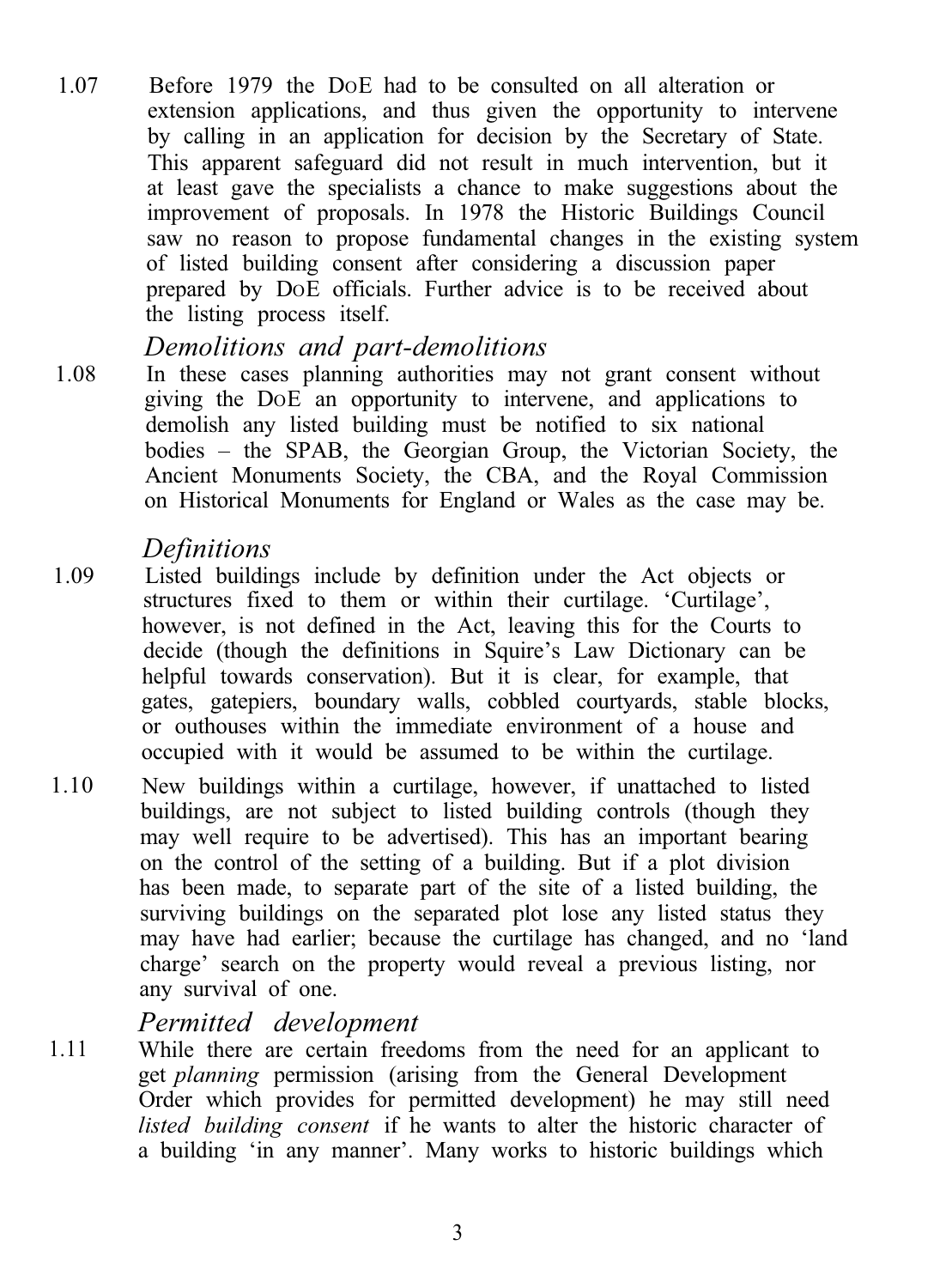need such consent would not be 'development' under planning law.

# **B A general philosophy for historic buildings**

2.01 Action by a planning authority in controlling the saving, destruction, or alteration of historic buildings depends on a resolution of various forces: for example the legal powers, the expediency or otherwise of invoking them, the attitude of the planning officer, the advice he receives from his assistants or from a separate specialist team, the opinions held by local civic societies or national bodies, the views of a planning committee or of the DoE, the examples set by appeal decisions, and not least the requirements of the applicant. And attitudes change in the course of time. In the paragraphs which follow, the attempt has been made to set out a basic current working philosophy for dealing with historic building problems, which stems from a prime consideration of the nature of the buildings themselves. For want of such a philosophy, well-meaning ignorance can cause as much damage as vandalism.

#### *Historic evidence*

- 2.02 All early work should be preserved, either dating from the origins of a building or showing its later development. It may sometimes be desirable to retrieve historic structure and design, as well as to put a building into good repair. The identification of authentic historic work or rare features needs experience and scholarship.
- 2.03 Evidence providing criteria for dating work of any historic period should not be destroyed; if it is unavoidable, records must be kept by photographs or measured drawings, and deposited with the National Monuments Record (and if possible with a copy in local archives). The re-incorporation of old structural members in a timber-framed building is inadvisable, and usually impracticable, but if they are moulded or show interesting carpentry joints they should be kept.
- 2.04 It is important to prevent the destruction of historic detail. For example, it is not uncommon to find severe alterations to windows by the removal of glazing bars or leaded lights, or alterations to the facades of buildings by the removal of cornices, parapets, or urns. If a building has to be destroyed, all movable elements should be preserved, properly displayed, or even reused in an appropriate context.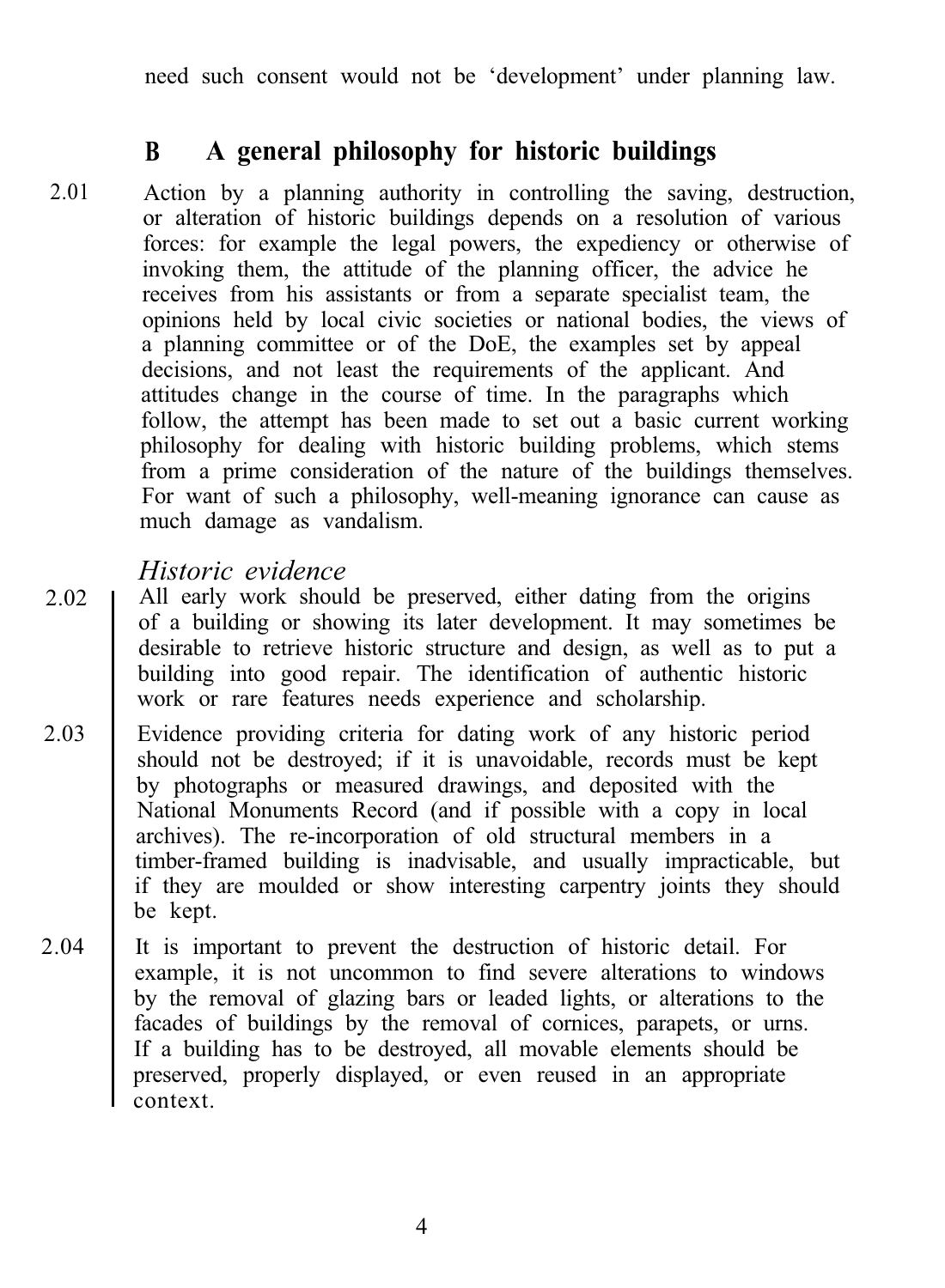*Repairs*

2.06

2.05 Maintenance works and repairs should be in keeping with the historic nature of the building in materials, craftsmanship, and general form. They should be as 'conservative' of original materials and craftsmanship as informed archaeological opinion would normally demand: eg medieval roof timbers should be strengthened or given new feet, and not wholly replaced.

- a Repairs to walls and roofs should be done in similar materials to the existing, preferably the original, except where it is considered necessary to have clear evidence of what work is old and what is new: eg tile stitching in an old tower.
	- b Replacement of historic decorative details where extensive and repetitive (eg in wooden cornices) may be considered appropriate in alternative materials, but this should not apply to historic structural members or stonework.
	- c Any necessary replacement of special historic details embodying individual craftsmanship should be done by individual craftsmen, without necessarily attempting to copy the original – but exceptions would, for example, be the accurate reproduction of caryatids or other sculpture which was exactly conceived as part of the architecture.

#### *Conservation*

- 2.07 In considering applications for listed buildings the benefit of doubt ought to be given to the preservation of the building  $-$  the primary need to keep its architectural or historic interest – and the applicant's personal predilections should be regarded as secondary, ie as distinct from those ordinary development control decisions in which any benefit of doubt would be given to the applicant to do as he wishes.
- 2.08 On the other hand, the possible need for appropriate new uses must be borne in mind if a building is to be saved, provided that the adaptations could be suitably done. Successful new uses or adaptations depend to some extent on close consultation and understanding between planning officers, building inspectors, environmental health and fire prevention officers (and their committees): eg to agree sensible ceiling heights, staircases, and uses of basements, or to agree on rehabilitation methods.
- 2.09 Internal alterations need special attention. Without proper controls (however difficult these may be to enforce) internal alterations may lead to the removal of fireplaces, staircases, or good plasterwork or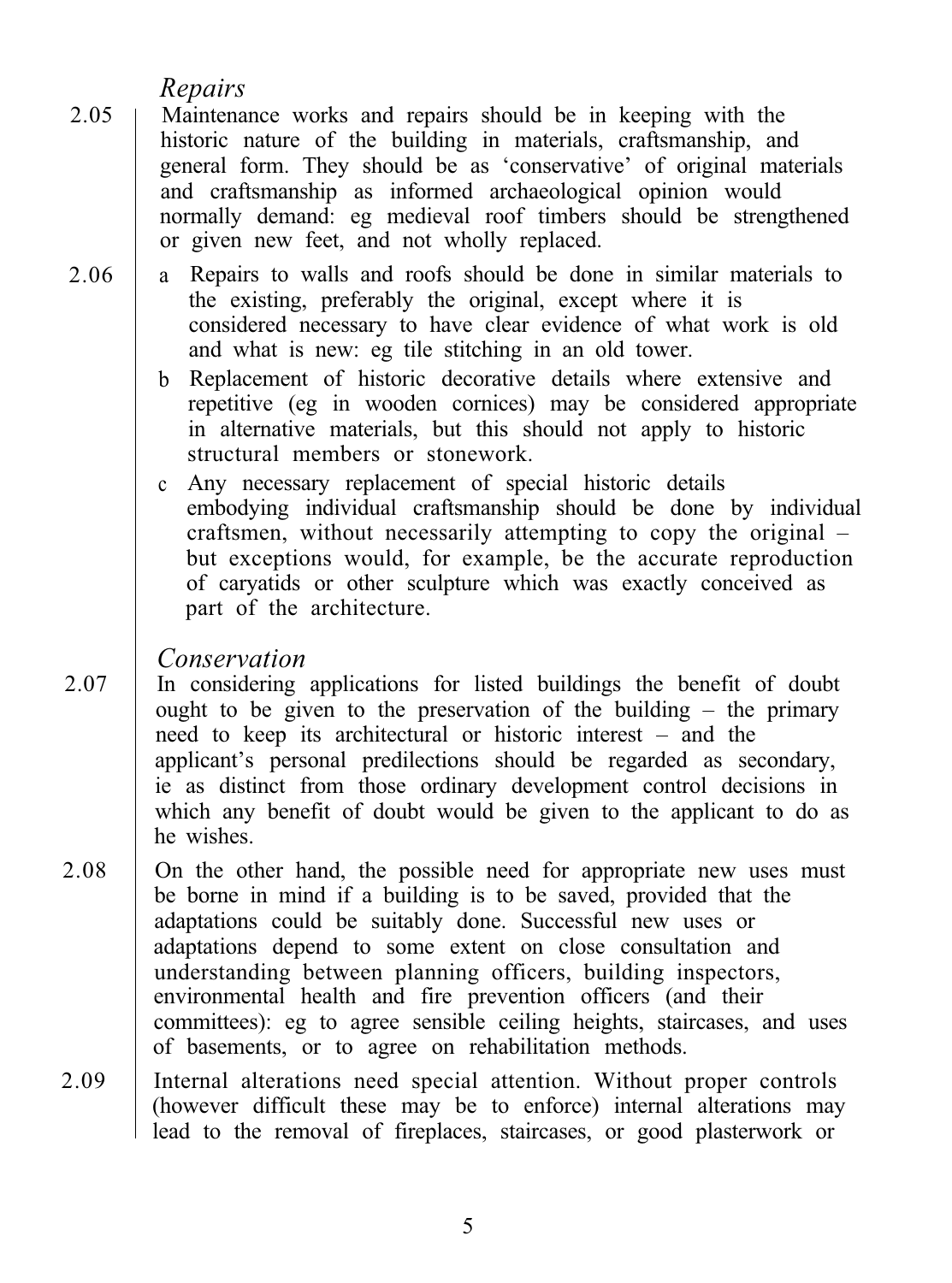severe gutting of the building and the removal of all evidence of its earlier plan form, history, or dating criteria.

2.10 Historic buildings ought to be subjected to experienced scrutiny before a case for their demolition or part-demolition is considered; ie informed opinion must be gained before they are written off as of no historic interest, allegedly uneconomic to put into order, unadaptable for new purposes, a health hazard, or structurally dangerous.

# *Records*

2.11 Adequate records, measured and photographic, should be made of any buildings or details to be destroyed – *or those to be kept so* as to serve as basic records in the event of later changes – and the photographic records should also cover the setting. 'Before and after' photographs can provide either warnings or encouragement. Records should be accessible to the public and their location must be made generally known.

# *Site, setting, and scale*

- 2.12 The setting of a listed building should be treated with special care, even outside its curtilage, particularly where the setting has survived in its historic form, or care should be taken to ensure that it is appropriately altered or retrieved.
- 2.13 A building should be considered in the historic context of its site. Rebuilding or complete removal falsifies the whole historic document of the site. Rebuilding or removal should only be done in the rarest cases where the building is otherwise doomed, and then only after a public inquiry which results in consent for demolition.
- 2.14 While design policies are needed for new buildings, especially in conservation areas, in order to guide without stultifying, policies for retrieving the design of historic buildings are also needed which recognize above all the needs of architectural scale.

# **C Current problems and suggested remedies**

# *a Alterations, unauthorized*

3.01 Alterations to a listed building 'in any manner' affecting its character as an historic building (eg alteration of windows, significant details, or erecting new partitions) or failure to comply with a condition of consent, constitutes an offence. This also applies to buildings in the curtilage of listed buildings.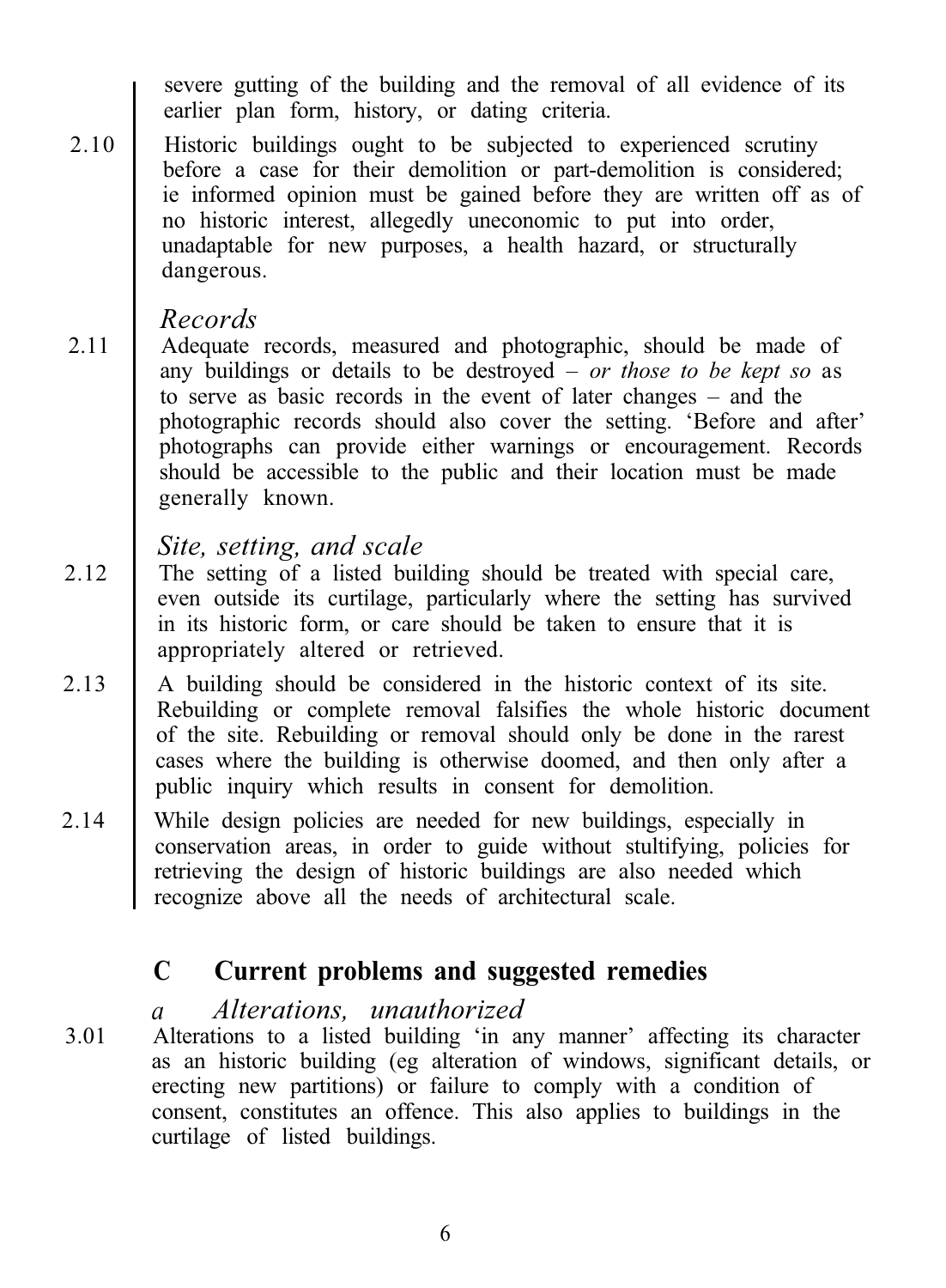- 3.02 Such alterations may be done in ignorance on the part of the owner, his agent, or the builder, or even through compliance with Building Regulations or fire precautions. There is a need to distinguish between necessary and unnecessary stipulations under Building Regulations and grant conditions.
- 3.03 Improvement grants can easily lead to alterations which are no improvement to the character of listed buildings, notably on account of increased window sizes. Increased room heights may also affect the character of a building, though this need not be adverse. Compliance with Building Regulations or works undertaken to get an improvement grant would scarcely be followed by a prosecution for not getting listed building consent. The requirements of housing associations or building societies may also lead to unsympathetic 'improvements'.
- 3.04 Painting (whatever the colour), rendering, or cleaning of the surface of buildings (eg by sand-blasting or acid-cleaning) may adversely affect the character. Even washing a building might need consent! But consent is by no means always applied for, when it is clearly required in law.
- 3.05 In the course of 'repairs', alterations can happen when certain features are removed and not replaced (eg cornices, mouldings, shutters, pinnacles, or urns). Substitute materials are sometimes used in the repairs, or Ill-considered brick (eg in a reconstructed parapet), or even plastic thatch. Bad work is only clear after the job is finished.
- 3.06 Alterations to interiors are especially difficult to control: eg the removal of staircases or plaster work of interest, or of significant elements which provide dating criteria.
- 3.07 The alternative legal courses when unauthorized alterations are done are prosecution or listed building enforcement. But prosecution may not result in an early decision, and the fine may be no deterrent. An enforcement notice (if 'unauthorized and damaging works' are done *and if 'expedient')* does not take effect for 28 days, and there are then further delays. Furthermore, the owner may appeal, causing months of delay before a decision.
- 3.08 Prosecution in the Magistrates' Court on damage to a listed building (Section 57 of the Planning Act 1971) may at present lead to a fine of £100 and, on subsequent conviction, up to £20 per day until steps are taken to prevent further damage.
- 3.09 But while prosecution (under Section 55) for unauthorized demolition or alteration, or failure to comply with a condition, if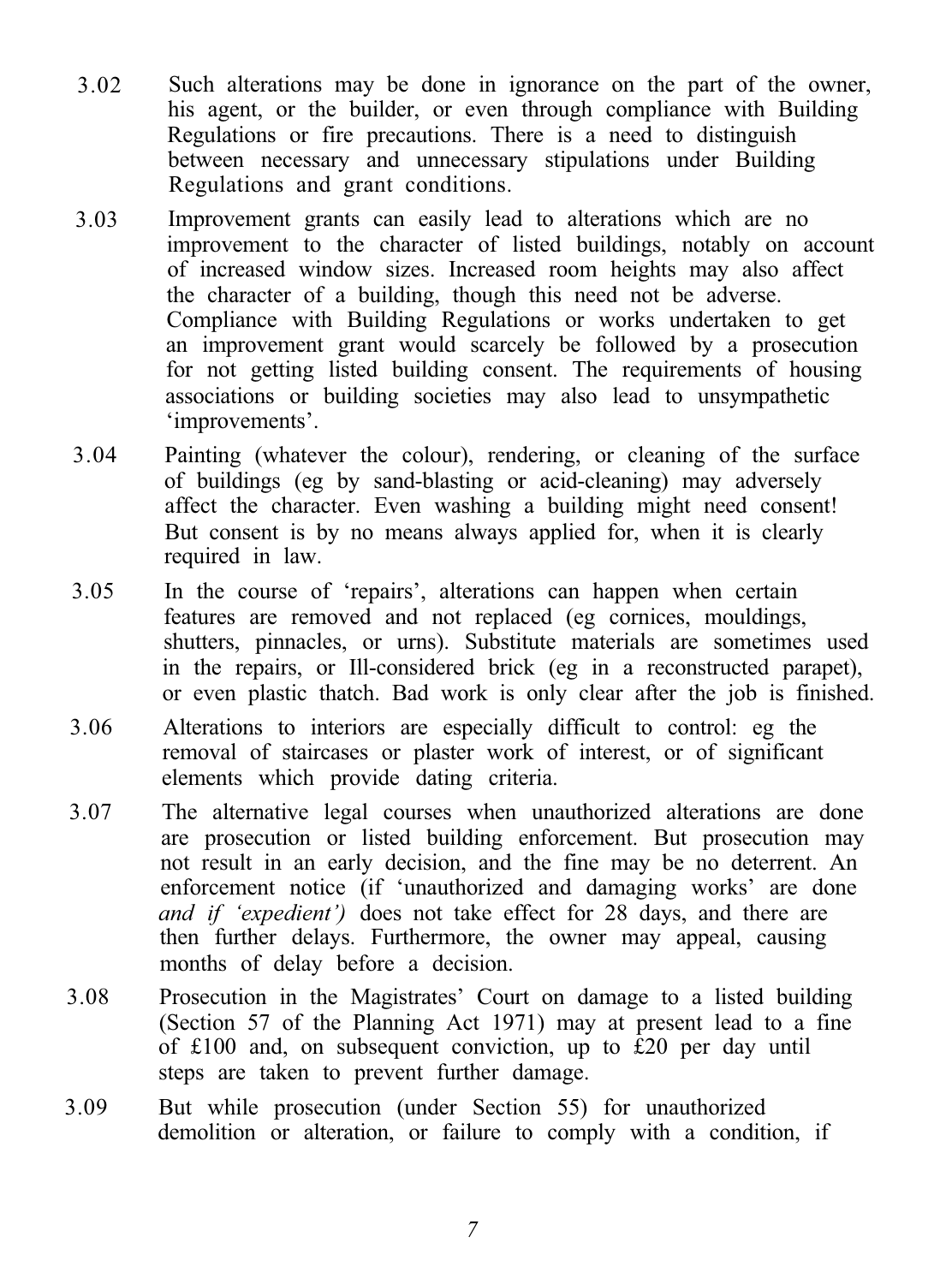taken to the Magistrates' Court, can lead to a fine of £250 or 3 months or both, the Crown Court can impose an unlimited fine or 12 months or both.

- 3.10 Listed Building Enforcement may, if not eventually complied with, lead to a fine by the Magistrates' court up to £400 or, if the work to the building is not done after conviction, up to £50 per day. An unlimited fine can be imposed on indictment by the Crown Court.
- 3.11 There are, on enforcement, many legal grounds for appeal by the owner. During the delay caused by an appeal conditions may worsen, and the authority will normally not act while the case is going through the procedures.
- 3.12 An Article 4 Direction (under the General Development Order) could, for unlisted buildings, bring various Important alterations of character under planning control (eg alterations to windows). Such a direction might help to draw public attention to the need for keeping historic character, but the alterations to *listed* buildings would in any case need consent, whether or not a direction was in force. Article 4 Directions, however, are not favoured by the DoE except in rare conditions, and in any case they need usually to be preceded by an explanatory programme for public information in the area.

- 3.13 In cases of unauthorized alterations the Authority should always consider the advantage of prosecution on indictment in the Crown Court rather than in the Magistrates' Court.
- 3.14 Heavier penalties should be considered in new legislation.
- 3.15 A circular or pamphlet for the public needs to be compiled, giving a check list on what kind of alterations need listed building consent (eg rendering or painting of brickwork, refacing or cleaning) and the need for historic work to be identified and kept. This could be issued to all listed building owners, and would serve as a useful adjunct to a design guide. It could also be made available to Parish Councils, for example.
- 3.16 It would be possible to speed up the process of consent for a defined range of minor alterations (eg to interiors), provided that drawings or details are merely notified, registered, and deposited, with the opportunity given to the authority to inspect before and during the work, and on completion.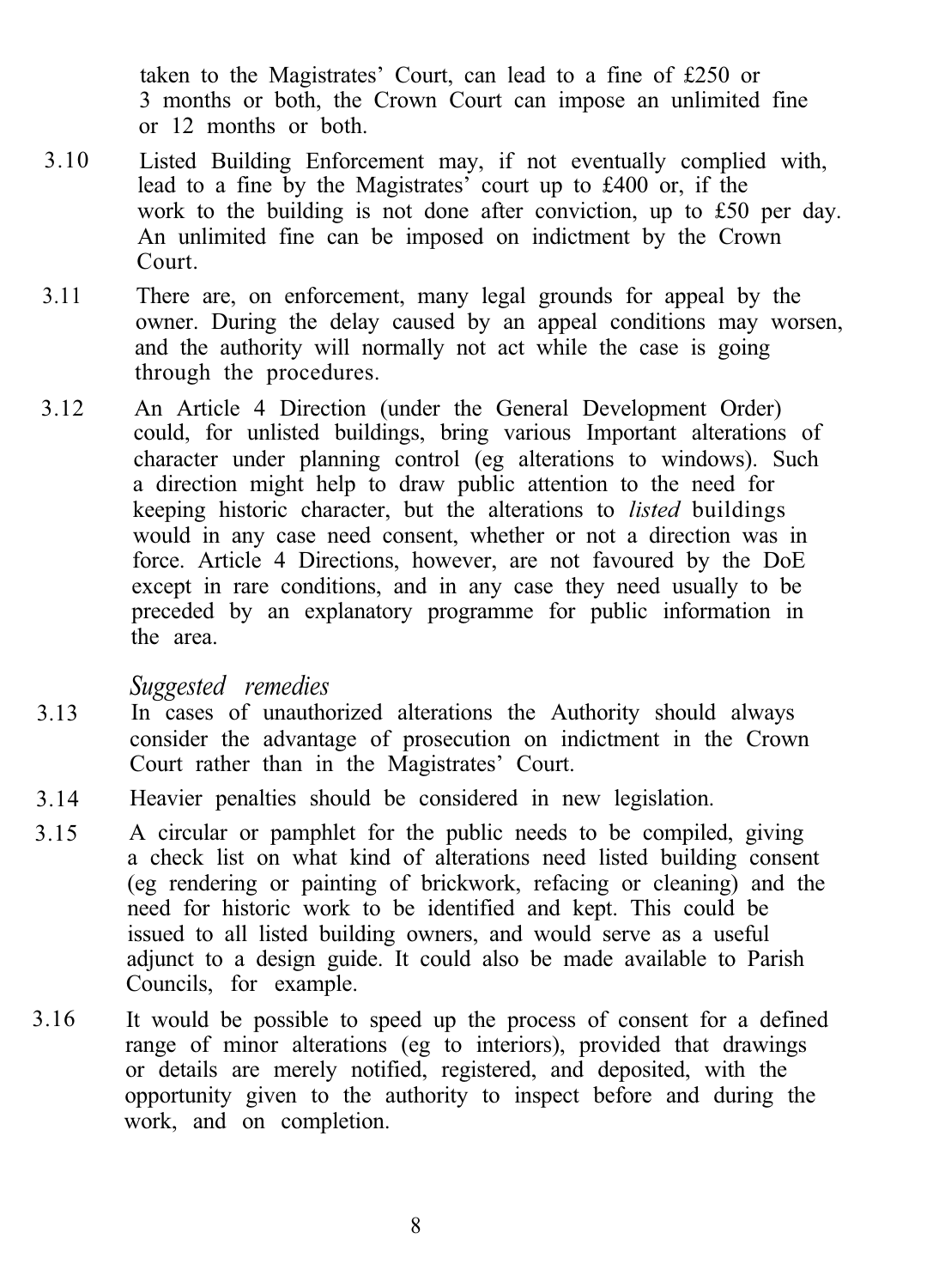- 3.17 Building Regulations staff, those concerned with housing improvement grants, and fire prevention officers need to be made aware of the listed building consent problems. Schemes may thus be suitably amended in negotiation, or relaxations or waivers permitted.
- 3.18 More grants need to be given for first aid repairs. Owners should have to undertake to ensure that historic features removed during repairs are recorded (by drawings and photographs) and replaced, or the essential details restored, perhaps from previous records. This would help to avoid the practically impossible task of trying to effect remedies by enforcement on minor but important details.
- 3.19 Article 4 Directions could be used more, especially linked to conservation areas and in identifying the need for certain works to require consent. This would mean a general, but also quite specific land charge, which would be brought to the notice of architects, estate agents, and solicitors on any land transaction.
	- *b Demolitions*
- 4.01 *i Unauthorized demolitions and 'curtilage' problems* Demolition of listed buildings (or part-demolition) constitutes an offence under Section 55 of the Planning Act 1971. Even a demolition for safety or health reasons is an offence if carried out before listed building consent is given, though in any subsequent court action it would be a defence if the works were urgent for these reasons, and if the demolition is notified to the planning authority as soon as practicable.
- 4.02 Unauthorized part-demolition is also an offence, but it needs to be clarified whether the removal of, for example, dormers, chimneys, or parapets is part-demolition. Removal of a projecting wing would need consent as part-demolition in addition to the need for consent for the consequent alterations.
- 4.03 Unauthorized demolition of most unlisted buildings in a conservation area is also an offence (Sect 277A (8) of the Town and Country Amenities Act 1974).
- 4.04 Demolition offences are rarer than those concerned with alterations, and the destruction of parts, or of minor buildings, would not normally lead to any prosecution. Yet the loss may be important in terms of townscape, village character, or the quality of history of the building.
- 4.05 Demolitions of major buildings of obvious significance might well result in prosecution, but the deterrent to prosecution is the cost,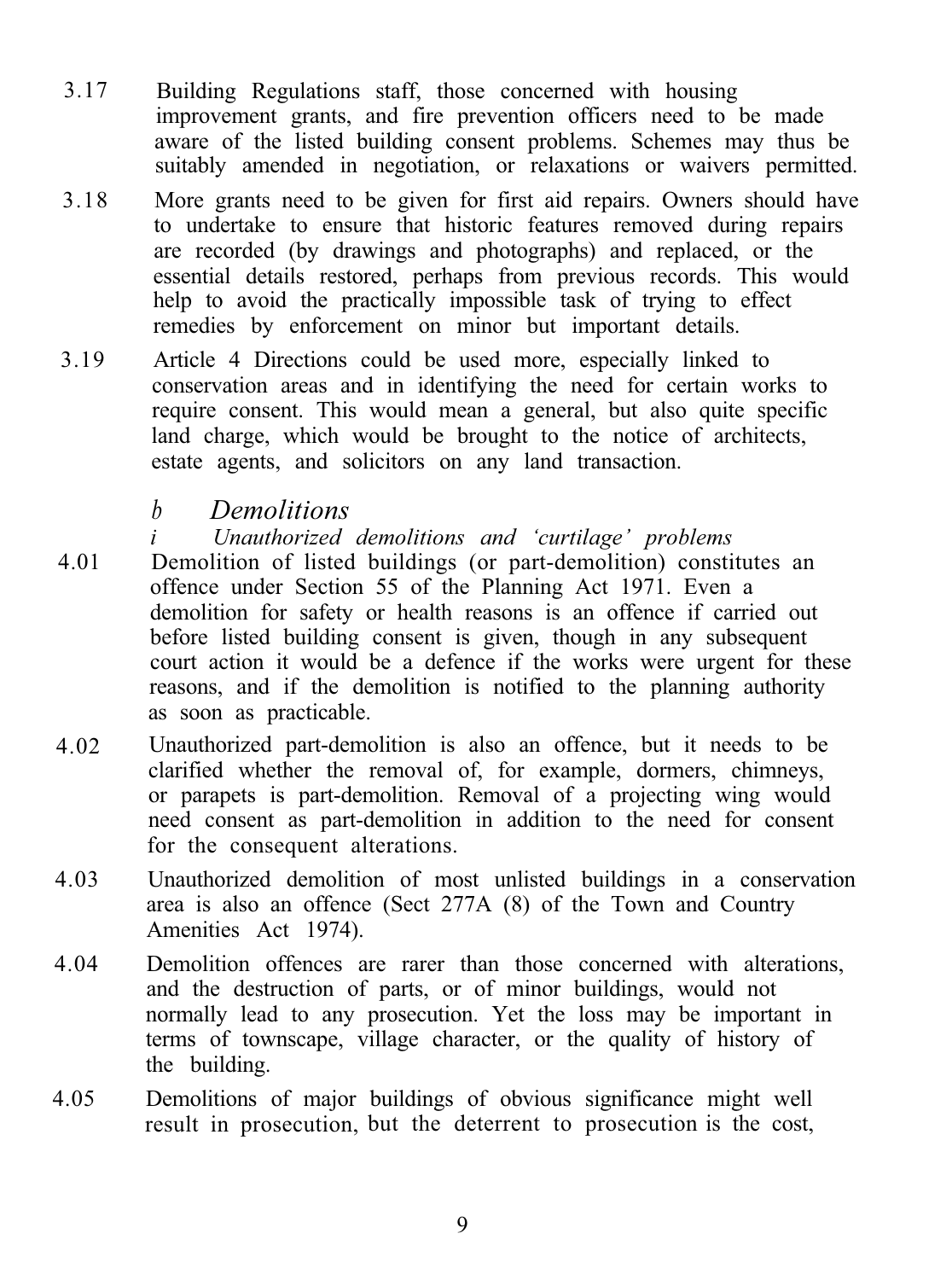the staff time, the delay, a risk of a negligible sentence if the case is proved, and general acrimony – none of which gets the building restored. Even so, the publicity given to a prosecution is a deterrent to other owners.

- 4.06 In conservation areas there is a need to get listed building consent for demolition of unlisted buildings, with certain minor exceptions (in these cases, *planning* permission may be needed for alterations or extensions). Most estate agents and architects do not realize that these restraints exist, nor that buildings in a curtilage of a listed building are also brought under listed building controls. There may, moreover, be particular difficulties in defining curtilage for farms or country houses.
- 4.07 At present the maximum fine for unauthorized demolitions is £250 on summary conviction, or 3 months imprisonment, or both, or 12 months or a fine or both on indictment. The Court must have regard to any financial benefit likely to accrue from the offence in deciding the fine.
- 4.08 For enforcement difficulties, see paras 3.07 3.11

*Suggested remedies*

- 'Part-demolition' should be clarified (eg with regard to chimney stacks, dormers, or parapets). 4.09
- 4.10 The penalties need to be made more of a deterrent to demolition or part-demolition.
- 4.11 A circular or statutory instrument should be issued to help define 'curtilage', should stress the provisions of the Act, and should deal with the problem of buildings which have been divided off from the original listed building.
- 4.12 The planning authority should be encouraged to designate 'curtilage' at least informally on the planning register, or by resolution of the Committee if necessary.
- 4.13 Buildings or objects within the curtilage of listed buildings should be identified separately when lists are revised.

#### *ii Demolition of redundant churches*

5.01 Whereas listed churches other than Church of England need consent for demolition if not in use for worship, C of E churches do not usually need consent. By the Pastoral Measure 1968 the future of Anglican churches in England is a matter for the Church Commissioners, and not the local planning authority. The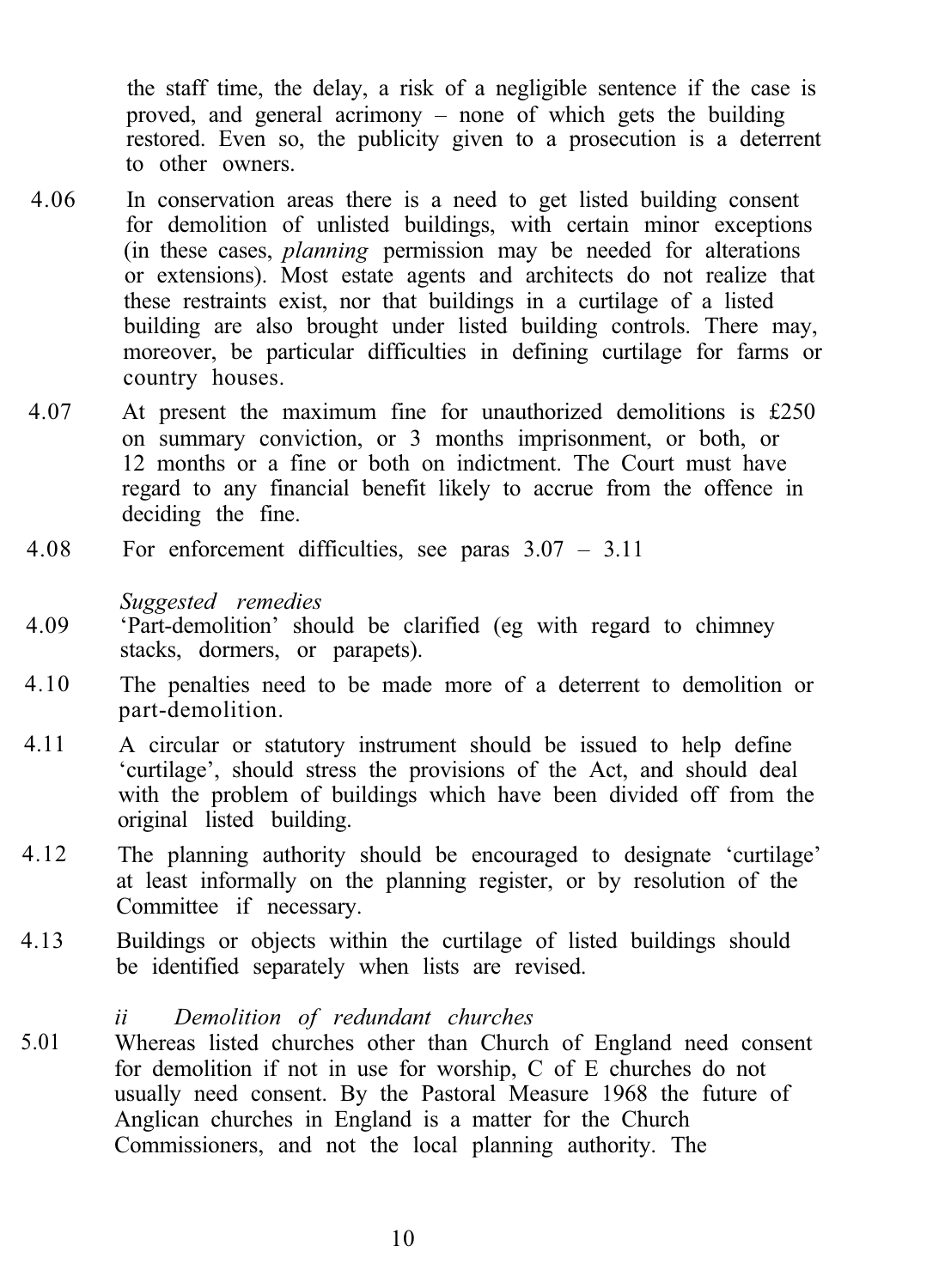Commissioners are advised by the Advisory Board for Redundant Churches, who in certain circumstances can veto a demolition.

- 5.02 Demolition is an option under Sect 51 (1) (c) of the Measure, and is the compulsory fate of such buildings for which no alternative use can be found, and which the Commissioners are unwilling to preserve.
- 5.03 The Church in Wales, however, has no such arrangements. When such a church is redundant and out of use for worship, the normal secular controls apply.
- 5.04 For the C of E, the planning authorities are consulted formally by the diocese about the redefining of parish boundaries, which may very likely lead to a redundancy, and on the future of the buildings when out of use for church purposes. The architectural or historic quality has eventually to be assessed as a factor by the Council for Places of Worship, and a report made to the Pastoral Committee of the diocese. The Diocesan Advisory Committee for Care of Churches may also be concerned, and eventually the Diocesan Redundant Churches Uses Committee.

- 5.05 The planning authority should make a report under the normal criteria for demolition applications. This would provide them with information on the possible uses which might well save the building. Such uses may be communal or secular, and may arise from local knowledge of which the Church Commissioners may not be aware, eg the need for a place of worship for a local group or sect. The planning authority's report should also be sent to the Diocesan Redundant Churches Uses Committee.
- 5.06 Such a report should be required to be sent to the DoE as in the normal way for an application, as well as to the Church Commissioners.
- 5.07 The law should be changed, but in the meantime arrangements on these lines should be made informally, after consideration by the national societies and local interests.
- 5.08 The RIBA and national societies should keep a register of acceptable conversions of redundant churches, and the names of the architects would be given in answer to enquiries. The Advisory Board for Redundant Churches should also be consulted.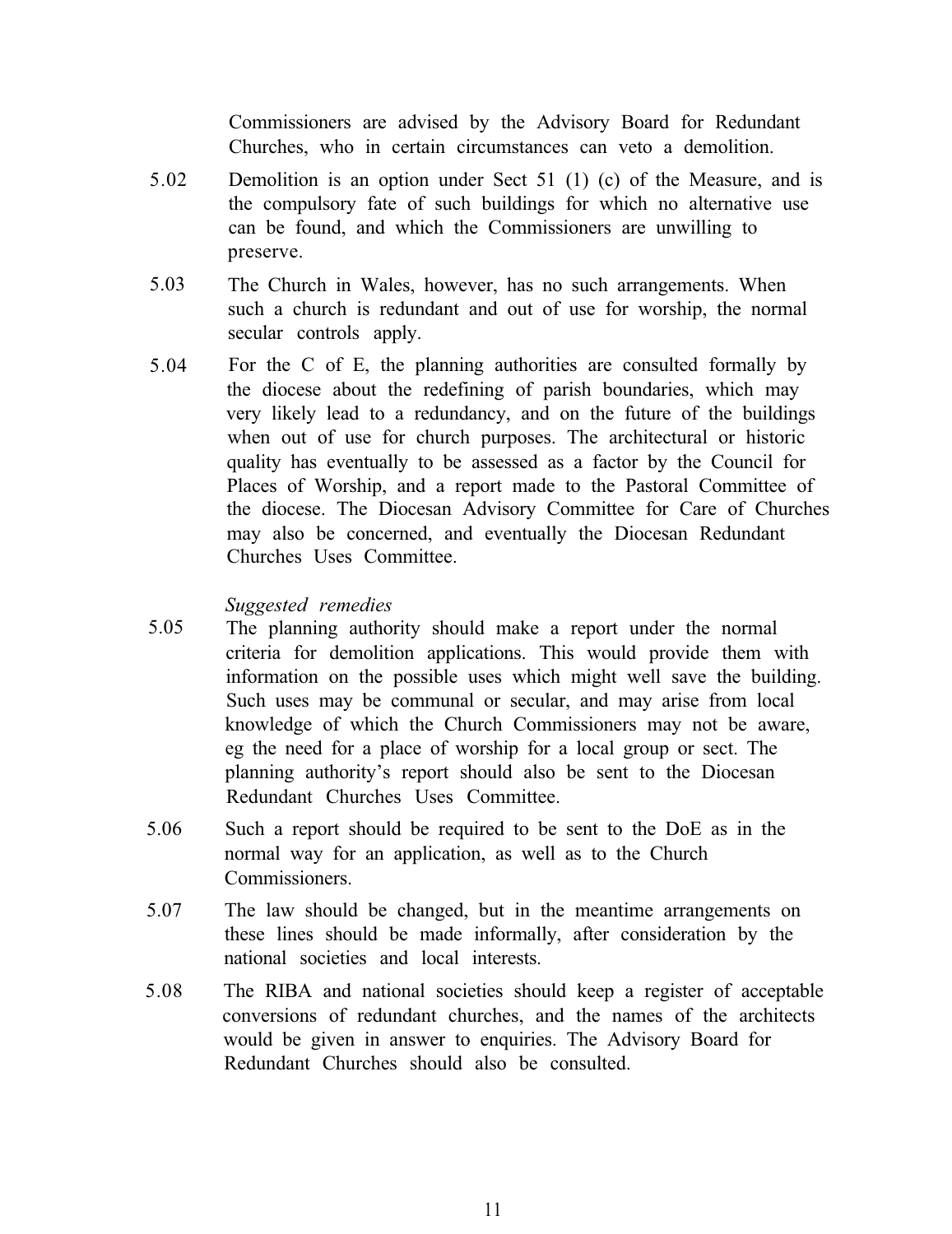*c Neglect*

*i Neglected occupied listed buildings*

- 6.01 If an occupied listed building (or even if it is unoccupied, though other courses would then normally prevail) is allowed to decay, the authority can purchase under 'minimum compensation' powers, but only if they can prove that the neglect was *deliberate,* and *in order to* facilitate demolition *and* to enable redevelopment to take place of its own site or an adjoining one. Such a situation would be hard to prove and clearly evidence would be needed about its condition in the past, by referring to photographs or reports. Periodic surveys, regularly followed up, would help.
- 6.02 Neglect may be due to inability of an owner to afford repairs to the right standards. Even grants may not help towards repairs to the kind of details which the building may demand. For example, Elizabethan chmneys may need sensitive pointing, or some reconstruction, and they may not even be needed now for their original purpose.
- 6.03 A Repairs Notice can be served under the Planning Act, but these are not all they seem. The authority may serve such a notice on an owner specifying the works 'reasonably necessary' for the building's preservation and explaining certain sections of the Act, including 'minimum compensation'. But the notice only specifies what works are needed; it cannot require them to be done. A Repairs Notice, however, is the normal method by which an authority may start to deal with neglect of occupied listed buildings, and it could also be used for dealing with unoccupied buildings if the circumstances led to this. (But the Housing Acts can also be used, as in para 6.08 below.)
- 6.04 The only method of enforcing a Repairs Notice is to purchase the building compulsorily. The authority cannot under this procedure enter and do the work. Thus a committee of a planning authority, on determining to try to get an owner to do some repairs, needs also to resolve to purchase the building if he does not. The CPO will result in a Public Inquiry, or sometimes court proceedings to get the CPO stayed, if the aggrieved owner claims he has taken reasonable steps to repair the building.
- 6.05 Some owners may do the repairs for fear of further action. An authority, however, in present economic circumstances may well not be able to buy the building compulsorily if the owner did not repair it. The authority may not even want the building.
- 6.06 Owners for various reasons may not seek new uses which would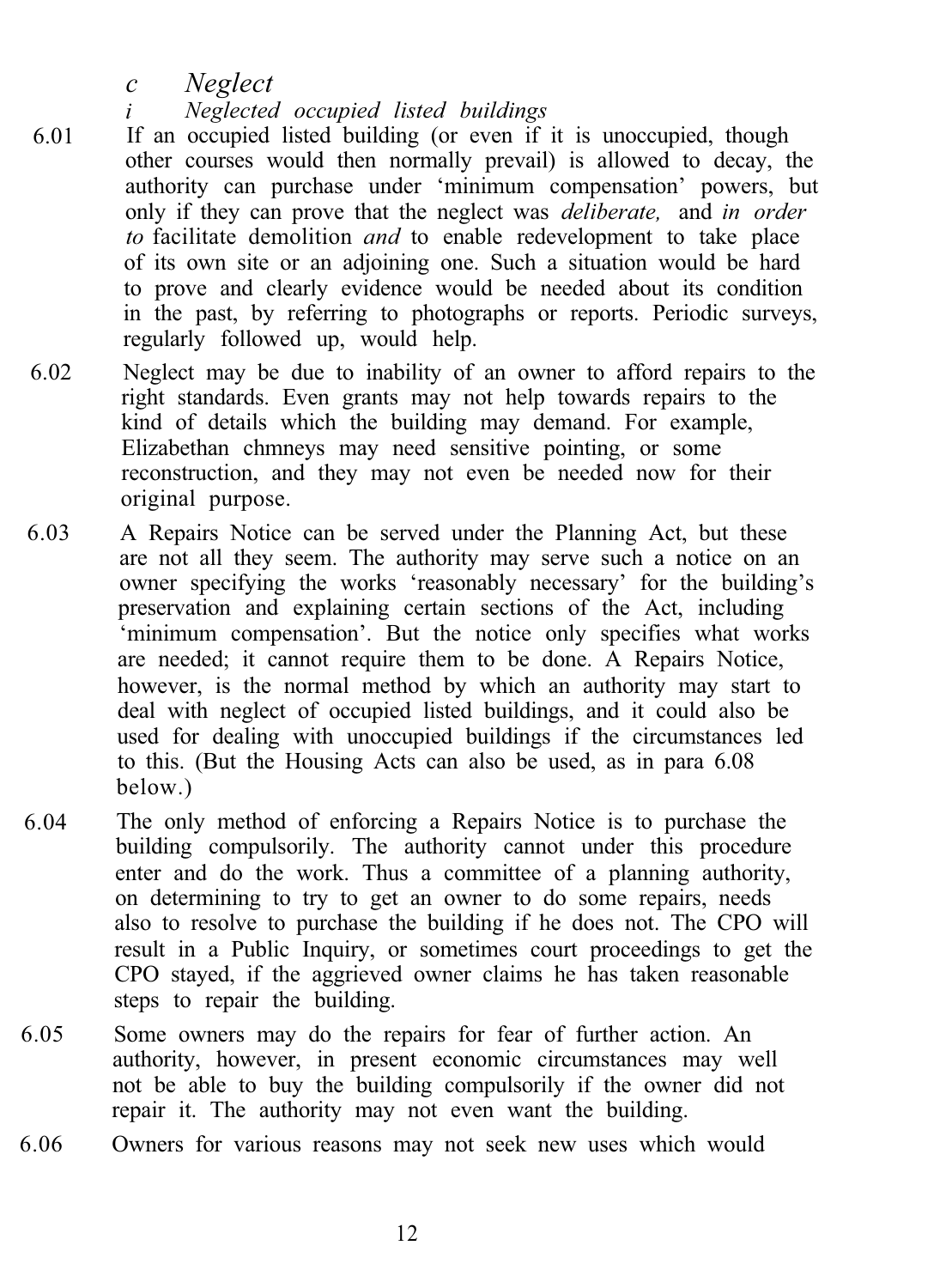give the building a new lease of life.

- 6.07 It is understood that there are not yet (1979) any cases of 'minimum compensation'.
- 6.08 Under the 1957 Housing Act (as amended by the 1969 Act Sect 72) a notice requiring 'substantial repairs' of a house which is not unfit for habitation can be served on the 'person having control of the house'. The repairs must bring it up to a 'reasonable standard, having regard to its age, character and locality'. If he does not do the work, or if the notice is confirmed after an appeal, the local authority can do the work, recover the cost, or set the cost as a charge on the property if the owner cannot pay.

- 6.09 Revised legislation should be considered, leading to a penalty for not doing the repairs required within a reasonable time, subject to an owner's right of appeal that the repairs required were unnecessary.
- 6.10 Revised legislation could allow compulsory purchase when the condition of any building gives reasonable grounds for concern.
- 6.11 A procedure could be determined for repairs between 'urgent' repairs and general neglect (or repairs notice category) which could thus put pressure on owners.
- 6.12 Professional institutions (eg the RICS and RIBA) could produce a booklet on the advisability of regular maintenance, with costed examples contrasting the costs of such maintenance and the major repairs which may result from ignoring regular small repairs. Advice could be given on 'conservative methods of repair.
- 6.13 Neglect due to inability of an owner to afford repairs to the standard required means a far greater measure of grant, even though a means test may also be required. Real encouragement needs to be offered for the repairs to be done.
- 6.14 If the normal Repairs Notice procedure is followed by compulsory purchase, the authority could agree to sell to a local preservation society, or a trust.
- 6.15 A revolving fund may be established either by the authority or through a local society or trust, and the repairs put in hand after acquisition through that fund. Properties must be saleable.
- 6.16 If action is taken to get repairs under the Housing Act 1957, as amended, an impecunious owner could agree with the Authority not to appeal, and to accept a charge on the property if he could not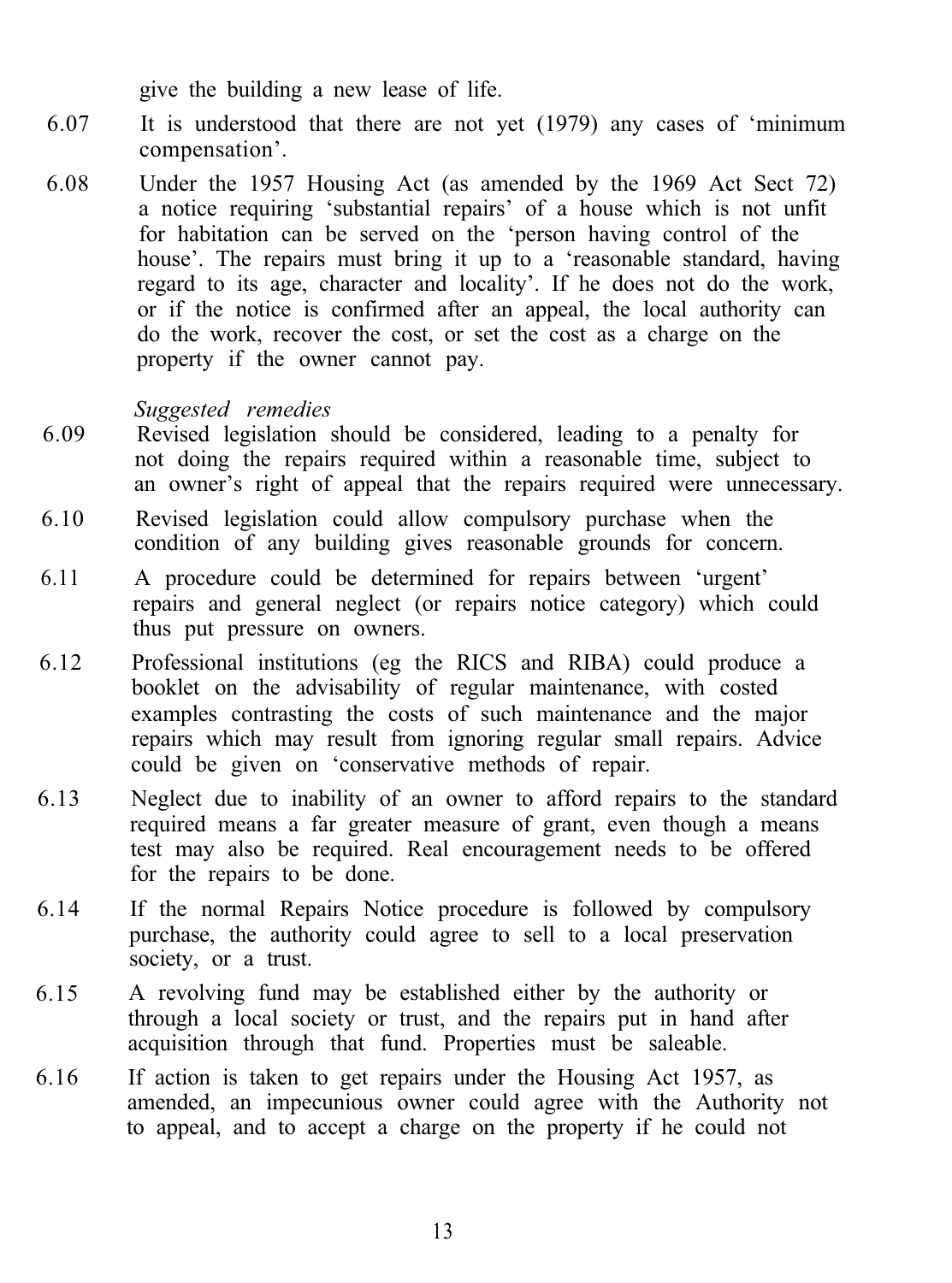afford the work himself. This would affect the sum he would realize on sale, but the work would be done under local authority supervision and probably be less of a worry than if he were employing a builder to do the work under pressure from the authority.

- 6.17 Authorities should, like the Historic Buildings Bureau, suggest appropriate new uses of buildings when owners tend to neglect them and stimulate applications.
- 6.18 A further remedy (requiring a change in the law) may lie in certain tax allowances, nil-rating for VAT on repair work, or differential rating to encourage more spending on maintenance of older buildings.
- 6.19 The concessions allowing relief from VAT by definition of new work in the course of a 'repairs' job should be made more widely known.

#### *ii Neglect of unoccupied listed buildings*

- 7.01 It is very necessary to ensure that vacant buildings are not deliberately neglected by owners, and that councils acting, for example, as housing authorities do not let listed houses become uninhabitable when they should be given extended life.
- 7.02 There is a problem for an authority to determine at what stage it ought to use its powers to do the work, followed by charging the cost to the owner.
- 7.03 The degree of remedial work which can justifiably be done must be fairly limited, but it must ensure that the building is at least kept watertight.
- 7.04 The repairs, however, do not get the building put to use, and there is thus a greater risk of vandalism and waste of effort than with occupied buildings.
- 7.05 The normal remedy is for the authority to enter and do the work and charge the cost to the owner. The Repairs Notice and compulsory acquisition procedure can be used, or the authority can buy by agreement. If the neglect can be proved to be deliberate for redevelopment, a court case may lead to minimum compensation.

- 7.06 Powers should be enacted whereby the authority, having done the repairs, could have the right to put the building to use.
- 7.07 The Local Authority could charge rates on unoccupied buildings with a view to ensuring they are used.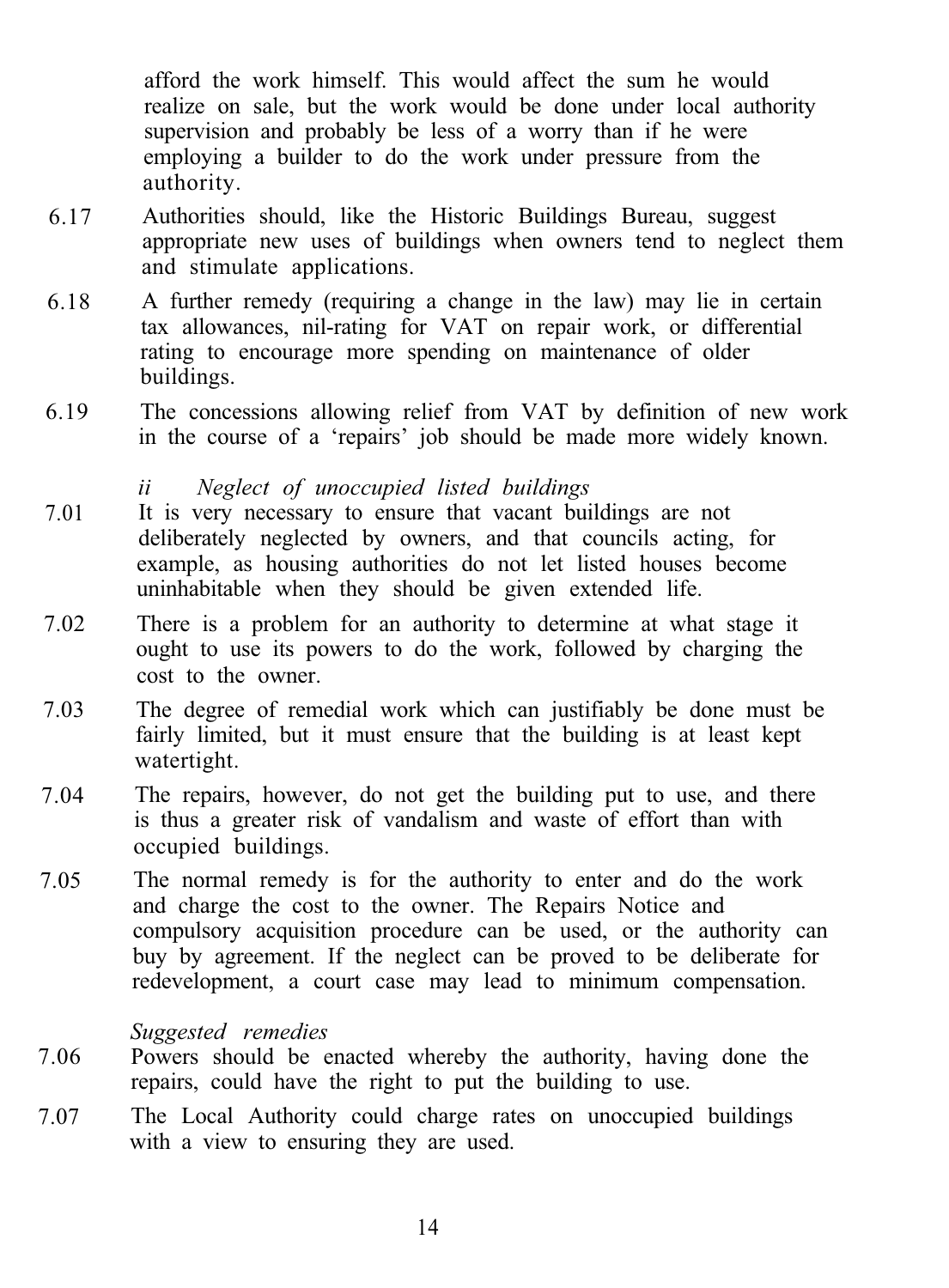7.08 Formal or informal arrangements could be made whereby the local authority is informed of buildings becoming vacant.

#### *d Dangerous Structure and similar Notices*

- 8.01 A chief technical officer of a local authority, or the chief architect if so nominated, or in London the district surveyor has personal powers under the Public Health Acts (or the London Building Act (Amendment) Act) to serve a 'Dangerous Structure Notice' if in his opinion the building is dangerous, ruinous, dilapidated, or overloaded. (In certain circumstances the owner may even find it expedient to ask for a Dangerous Structure Notice to be served on him.) If reasonably practicable the authority must notify the owner and occupier before taking such steps as are necessary, and the authority can recover the expense.
- 8.02 The DSN can be on a part of a building; and a supplementary notice can be served.
- 8.03 The DSN may even just require that fencing be erected against possible danger.
- 8.04 The Public Health Act 1925 allows for problems of less urgency than those 'immediate action' cases covered by the Act of 1961.
- 8.05 But the choice whether to "take down, repair or otherwise secure' is left to the owner; the authority cannot opt for just one of these.
- 8.06 The owner may welcome the fact that the Act under which the notice is served would in law 'dominate' over the listed building controls, especially if the value of the cleared site exceeded that of site and building by more than the cost of demolition and clearance.
- 8.07 If part of a building, or some historic feature, is 'taken down', there is no requirement to replace it (unless covered by a conditional planning or listed building consent – and even then enforcement is difficult or tedious).
- 8.08 While a technical officer will seek to use these powers, not least because of his personal responsibility, there may be occasions when lack of knowledge of historic structures (eg timber-framed buildings) may make him unaware that there is in fact little or no danger, and consequently a listed building may be unnecessarily lost.
- 8.09 In similar circumstances to a Dangerous Structure Notice, a local authority (but not an officer in a personal capacity) can serve a notice on an owner to demolish, repair, or restore where the state of the building is seriously detrimental to the amenities (Public Health Act 1961, Sect 27: London Building Act (Amendment) Act,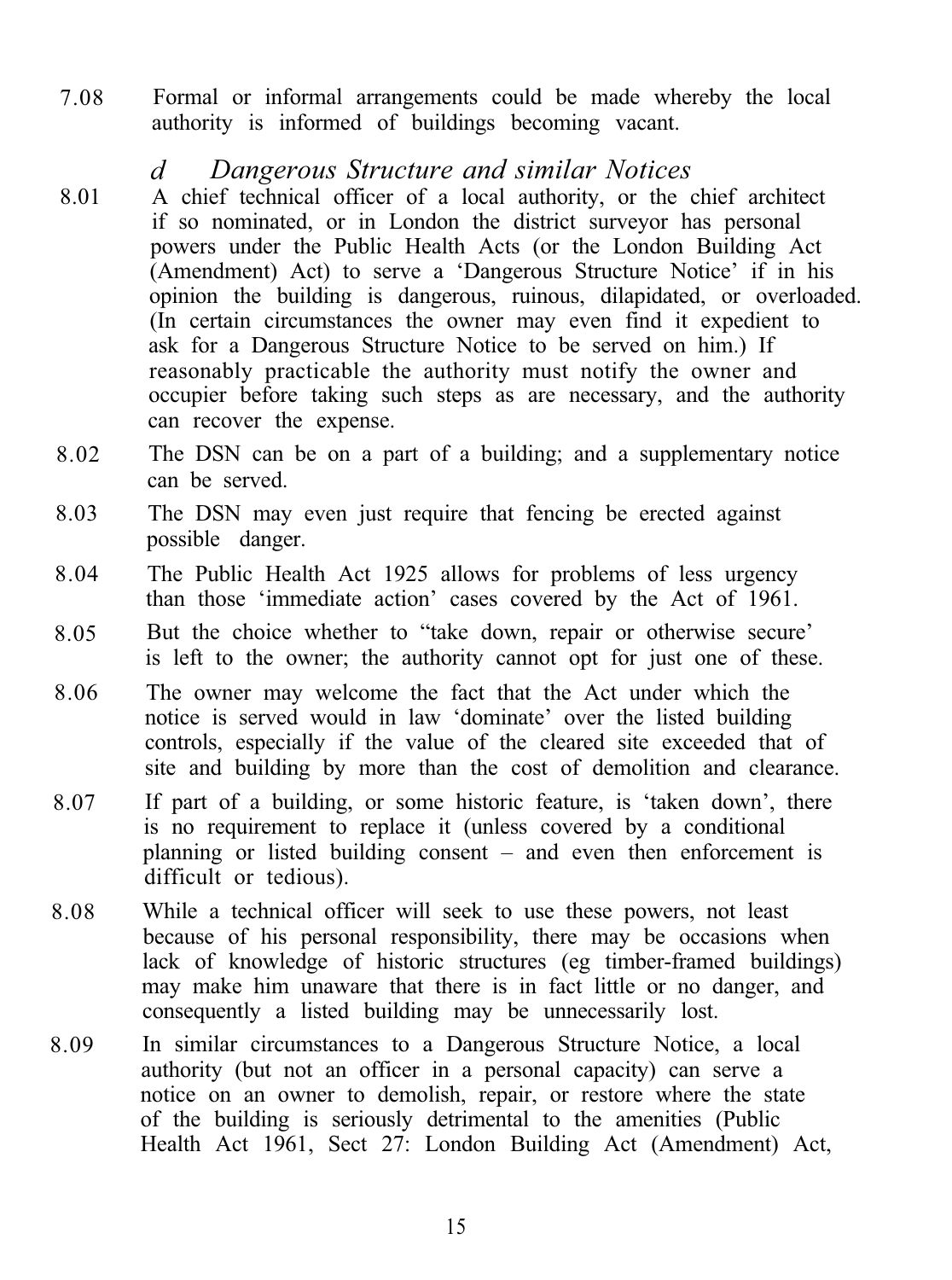sect 59). The options are again left open to the owner, but he could need listed building consent also.

*Suggested remedies*

- 8.10 Chief technical officers or district surveyors should be advised of the sources of advice from known experts on historic buildings, whether architects, surveyors, or engineers.
- 8.11 Provision should be made for the fees and expenses of these experts, and full opportunities for them to make a proper examination of the building.
- 8.12 The results of such surveys should be made public, whether they lead to proposals for saving a building or recognizing the need for its destruction.
- 8.13 National or local conservation bodies could issue a general request to authorities advising them to avoid serving DSNs on whole buildings where a notice on only a part would be enough, and to consider other minimum provisions such as fencing while consultations take place.
- 8.14 The training of technical officers and building inspectors should include courses on the nature of historic buildings.
- 8.15 On interviewing technical officers, especially in certain areas of the country with particular regional building character, questions should be put to the candidates on the nature of historic structures.

*e Discovery of historic features during progress of authorized work*

- 9.01 Discoveries can be made when carrying out approved extensions or interior alterations. In the course of stripping plaster from the walls historic features – medieval doorways or even wall paintings – may be discovered; a roof may turn out to be much more important than was expected; or old foundations may be discovered which deserve to be carefully excavated.
- 9.02 On some sites discoveries would not be unexpected. Some owners would welcome discoveries; others would regret them, especially if they held up the job. In the latter case there could be a risk of the old work being covered up or destroyed without delay.
- 9.03 While the Royal Commission on Historical Monuments or the Ancient Monuments staff of the DoE would commonly be interested in recording any discovery, this would often be impracticable owing to other commitments or staff shortage.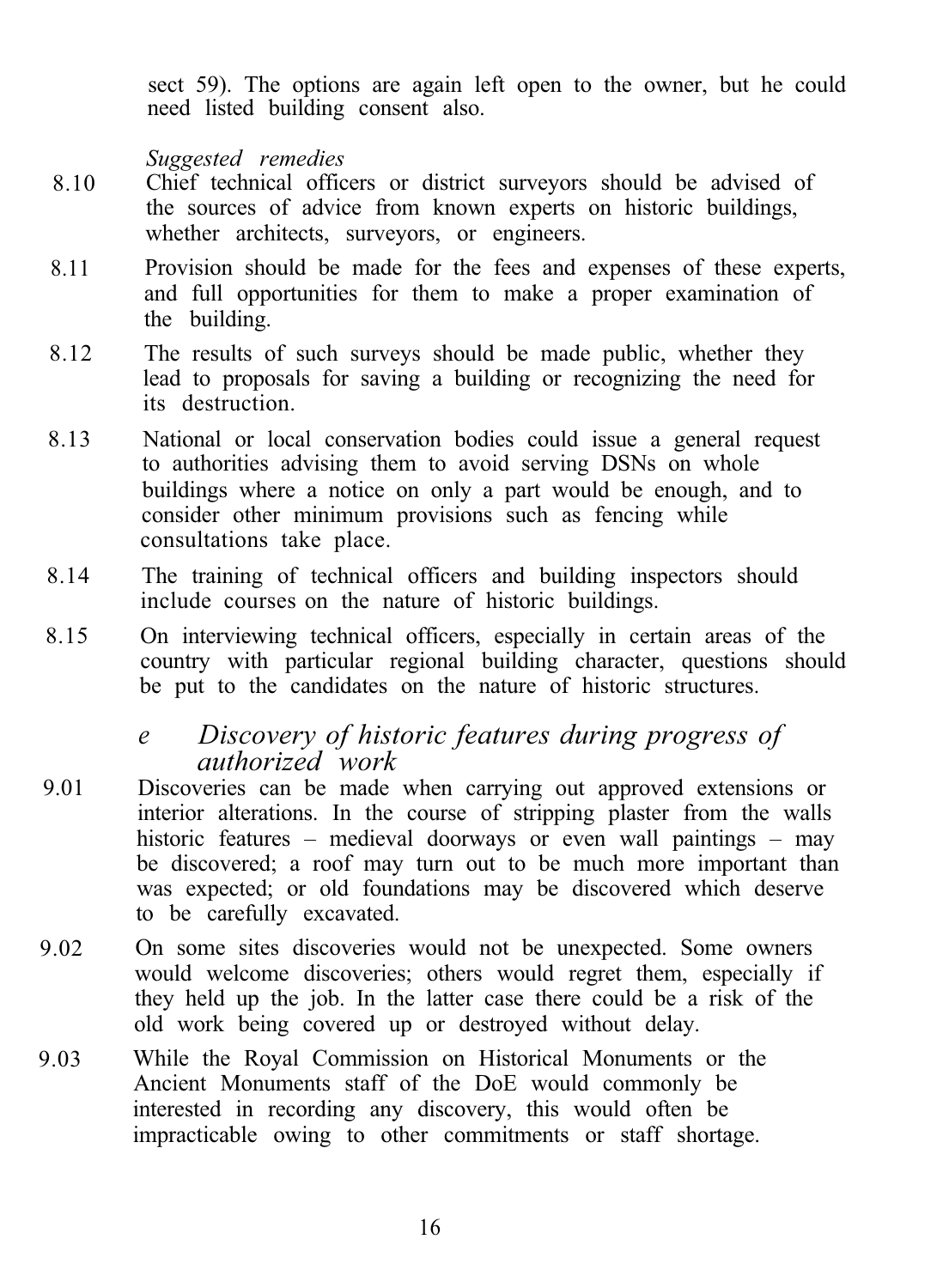9.04 If the discovery causes the need for revision of the proposals, this could mean a revised application for listed building consent, with consequent readvertising, etc.

#### *Suggested remedies*

- 9.05 Especially where there is a likelihood of old work being discovered, a letter should be sent by the authority to the developers with the decision notice asking them to notify the authority so that records can be made.
- 9.06 Alternatively this might be made a condition of consent, but there is doubt about its enforceability. There should be a condition imposed that a copy of the decision notice be given to the site foreman.
- 9.07 If important remains were found, the Ancient Monuments Directorate should serve an Interim Preservation Notice, which would bring the site under DoE control.
- 9.08 The need for adequate records of historic remains should be more widely publicized, together with advice on methods of recording.
- 9.09 The Government should be asked to examine the question of legislation to enable development in certain circumstances to be stopped when historic remains are discovered, either for purposes of recording or for protection of historic evidence.

#### *f Destruction of historic building materials*

- 10.01 There is an increasing problem of providing suitable materials for repairs of listed buildings. While details such as ironwork can be replaced even in other suitable metals, modern building materials may often be inappropriate. It may be hard to match stonework if the original quarry has been worked out or abandoned.
- 10.02 Suitable bricks, tiles, slates, or collyweston slates may be obtainable from demolished buildings. Normally this source of supply should be discouraged, but if demolition has been permitted in the public interest, it is equally of interest that the materials should be salvaged.

- 10.03 Conditions of planning permission or listed building consent could be imposed in order to get materials saved, to require damage to be made good in the right materials, or to require original materials from the site to be used in the rebuilding or alteration of a building.
- 10.04 A 'bank' of such materials could be collected by the authority for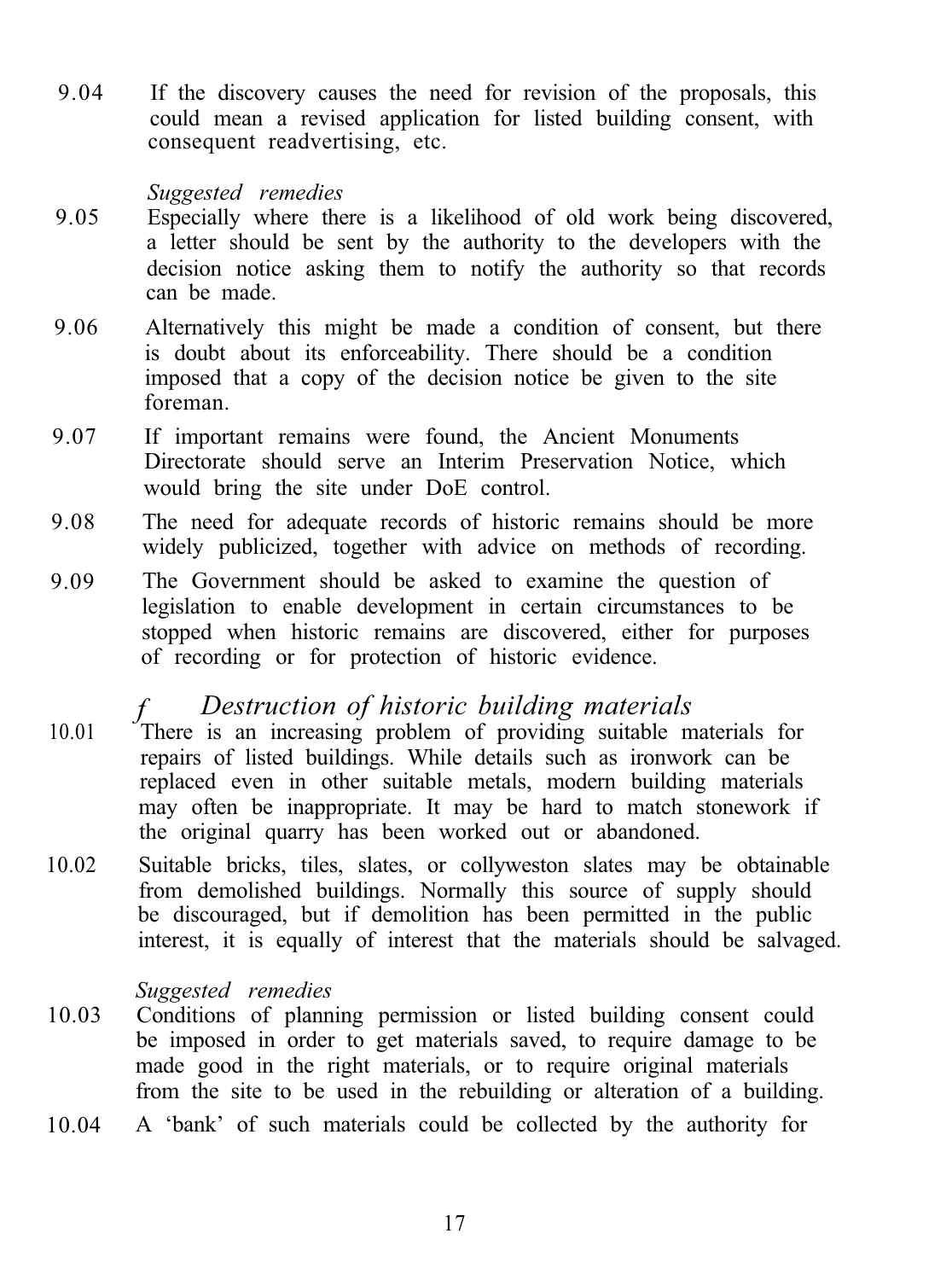use on its own development or any other building.

- *g Consultations i Between planning authorities and national bodies and local interests*
- 11.01 Five national bodies have to be consulted about all proposed demolitions or part-demolitions of listed buildings. These are the SPAB, the Georgian Group, the Victorian Society, the Ancient Monuments Society, and the Council for British Archaeology. The Royal Commissions on Historical Monuments for England and Wales, as appropriate, have to be notified also, though not in the normal sense consulted.
- 11.02 These consultations usually mean that if there is a local member of the society, he is asked to examine the building without discussing with the authority, and to report back to his society, so that formal observations can be sent to the authority. This is a chancy way of getting experienced scrutiny of a building's problems and suggestions for their solution.
- 11.03 The local representative of a society, however, has no powers of entry such as are held (though rarely used formally) by officers of a planning authority for survey of a building.
- 11.04 The present method of consultation with national bodies can also cause delay, which in any case a planning authority should seek to avoid.
- 11.05 It also probably causes individual architects or local historians to spend a great deal of time on case work, probably at some personal expense, and may well mean duplication of work. While one person may act for two national bodies in a locality, there may be many places where a building is inspected by representatives of more than one society – or by nobody.
- 11.06 A formal letter of objection from a national society without experienced examination is not uncommon.

- 11.07 Greater coordination is needed between the national bodies.
- 11.08 Planning authorities should make more opportunities for early consultation with national and local society representatives to get a general understanding of the structure, usage, and other factors, and this could well speed up decisions or avoid a hasty decision being reached. Conservation Area Advisory Committees could be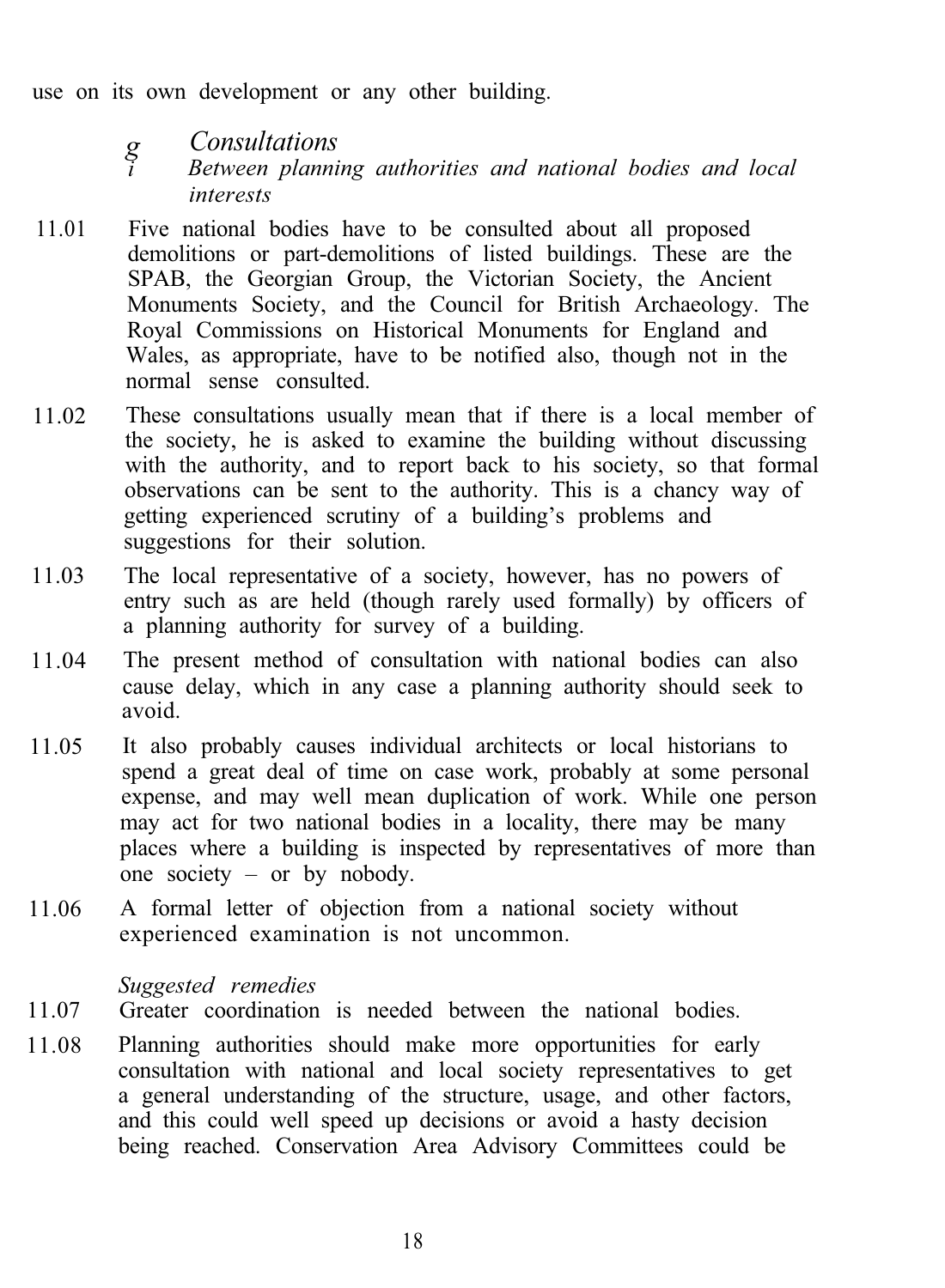brought into wider and even more specific areas of consultation, and they should be composed of both professional and informed lay opinion.

- 11.09 It might also be better if one central 'distributing' office could decide which national body or bodies should be asked to report. If the local 'watchdog' felt, on inspection on site, that another body should alternatively, or additionally, be consulted, he could arrange for this. In some areas it may even be expedient (though not necessarily desirable) for one person to act for several national bodies.
- 11.10 The authorities should help by sending photographs, adequate plans, and at least a first general appraisal of the situation by their local specialist advisers (and a follow-up report if necessary) on the structure etc.
- 11.11 If plans are amended in the course of negotiations or second thoughts by the applicant, a scheme should be readvertised, and the national bodies consulted afresh. This should be made a statutory requirement.
	- *ii Between planning authorities; and between the authorities and the DoE*
- 12.01 The powers over listed buildings are held only by District Councils, and are not concurrent with those of Counties.
- 12.02 At the time of local government reorganization in 1974 District Councils were required to tell the DoE by October of that year what arrangements they were making for getting specialist advice on listed building applications. A number have never yet done so, and some arrangements have been superseded. It is understood that a common way of getting such advice has been by consulting a team of specialist officers on the staff of the County Councils. But some District authorities have their own specialists, whilst others may employ consultants or submit applications to a panel of experts or representatives of local or national societies.
- 12.03 The specialist team, notably at County level, may include architects, surveyors, planners, specialists in, for example, timber framing or local vernacular, historians, draughtsmen, and photographers. A District 'team' would usually be very small, even non-existent, during an officer's leave or illness.
- 12.04 The County staff are only advisers, though they may be asked to help in giving evidence at appeals or inquiries resulting from 'call-in' by the DoE.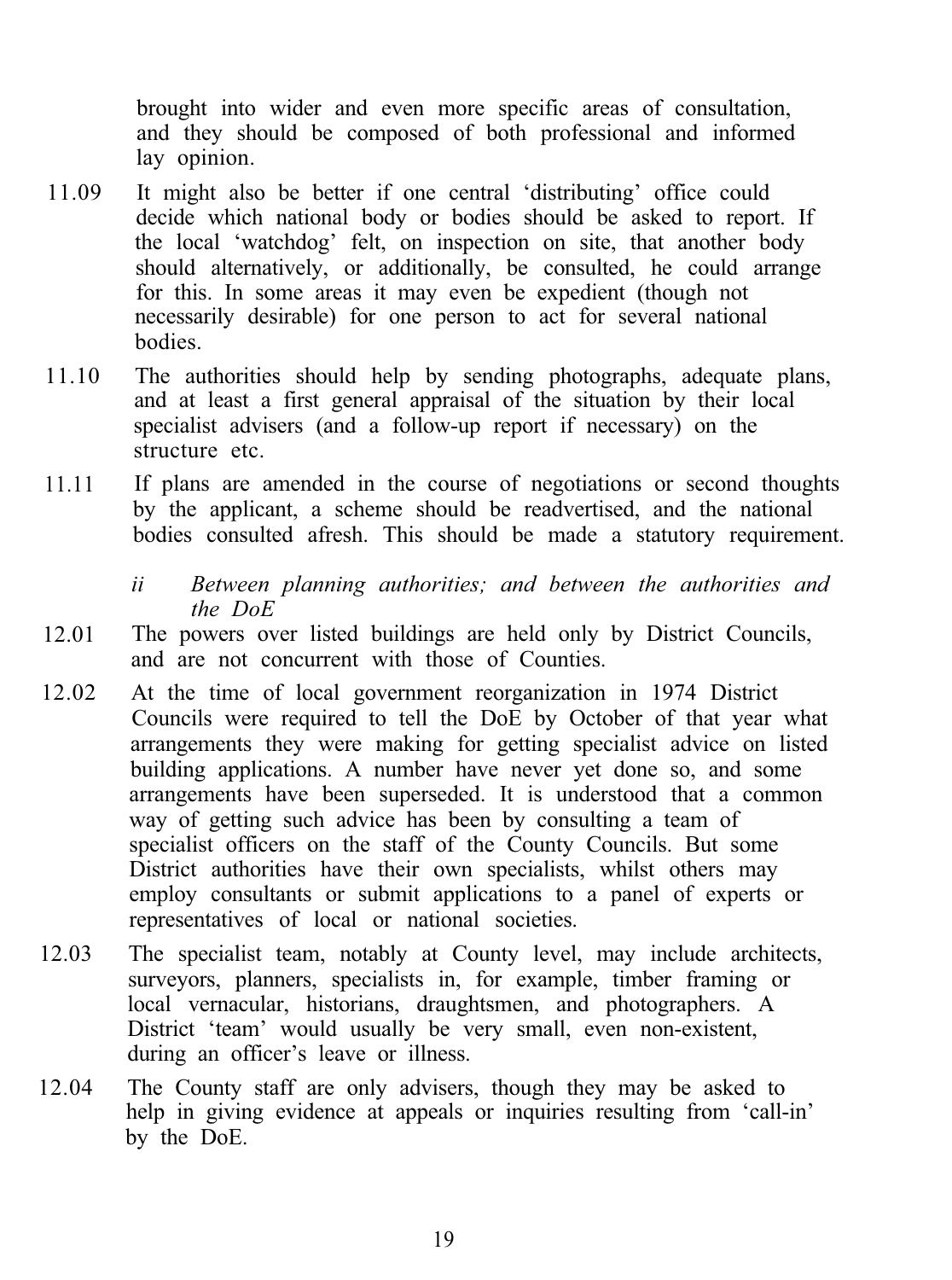- 12.05 It is probable that a County specialist would only in very rare cases report to a District Council's planning committee, and be able thus to answer questions on the special issues when the application is being considered. Thus cases may occur in which the full facts may not be before the committee, through no fault of the Council responsible but owing to the system.
- 12.06 It is essential that where applications affect listed buildings owned by the authority, the reports to DoE are comprehensive. This may be particularly necessary where the authority's buildings are the responsibility of a director of technical services, who is less familiar with the listed building 'climate' and regulations than a planning officer.
- 12.07 The same applies to Grade I and II\* buildings where the reports need to be specially comprehensive and where internal alterations of character need particular care.

- 12.08 Applications submitted to the DoE should be examined to see if the specialist advice is reported, particularly in the case of planning applications affecting listed buildings and buildings owned by the authority.
- 12.09 The DoE should prepare, and keep up to date, a record of the sources of specialist advice used by each District Council.
- 12.10 The quality of such advice ought to be assessed by the DoE, and if in doubt the Council should be asked to reconsider the situation.
- 12.11 The DoE should have default powers to direct a District Council to obtain its advice from a comprehensive team of specialists held by a County or a panel, subject to a review of the arrangements after a time.
	- *iii Between Government departments involving listed buildings in Government ownership*
- 13.01 Government departments must notify planning authorities about listed buildings in Government ownership (including, for example, bridges on trunk roads) where they wish to demolish, alter, or extend them. The planning authorities do not have the final say.
- 13.02 When the formal stage of consultation is reached' (Circular 7/77), the Department sends to the LPA a statement of their proposals 'sufficient to enable the authority to appreciate their nature and extent', with plans showing the relationship to adjoining property.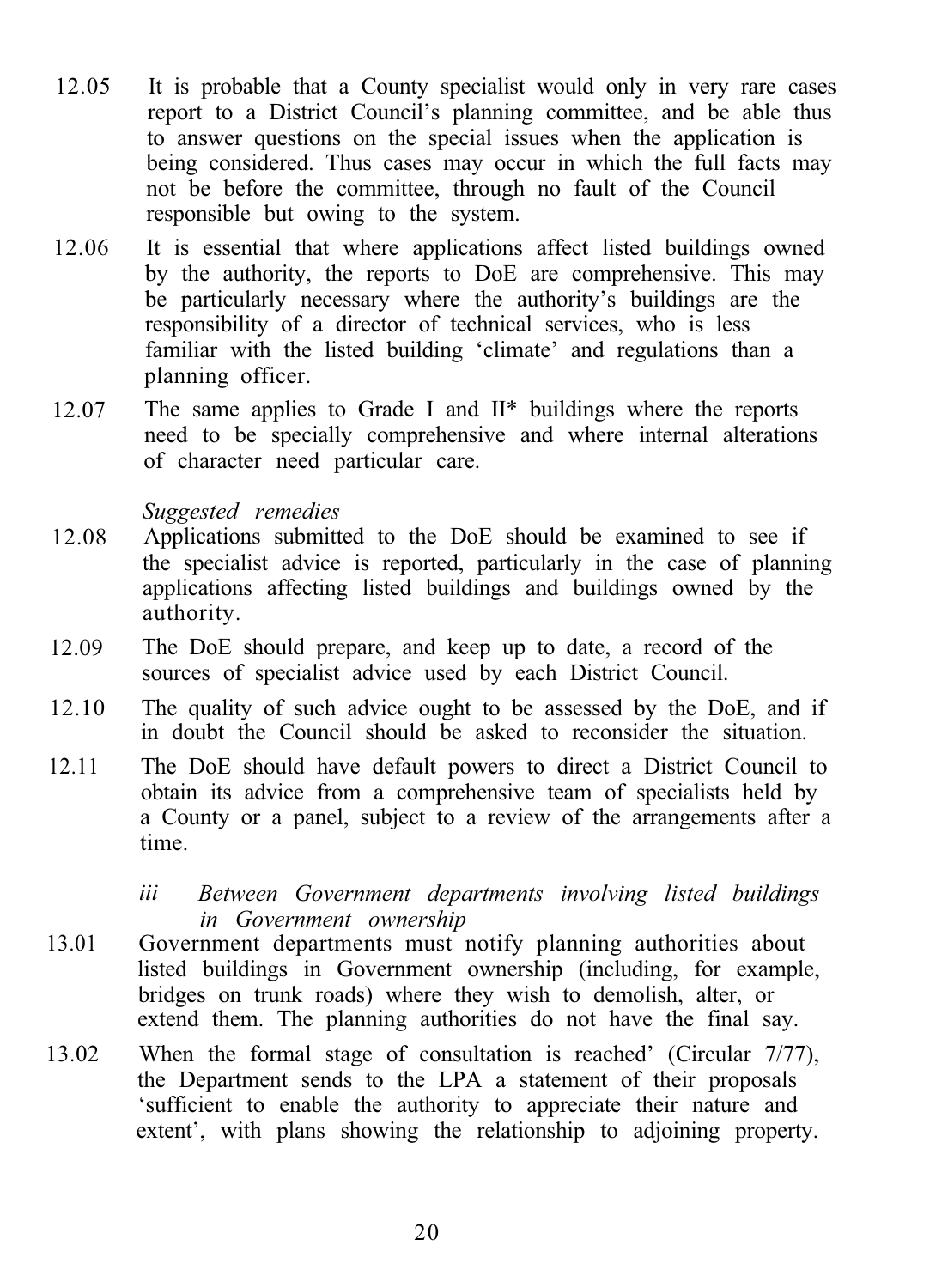- 13.03 The District Council has to advertise the proposals, notify the national bodies, and send objections to the department concerned. The applicant department notifies the DoE if there are unresolved disagreements, either with conservation bodies or the LPA, and the DoE considers if an inquiry should be held.
- 13.04 There is a tendency for Government departments (eg the Department of Transport) to prepare very full details, not being aware of the 'conservation climate', for roads which affect listed buildings, including bridges, and this can unfortunately be done without early consultation with the planning authority or with the DoE, either as the department concerned with historic buildings or Ancient Monuments. To review the plans at this stage in the light of local or national views can cause delay, acrimony, and misunderstanding.

#### *Suggested remedies*

- 13.05 Developing Government departments should be advised to consult planning authorities before proposals are prepared in any detail and submitted formally.
- 13.06 Government departments could well consult the Ancient Monuments Directorate's architects about relevant structural issues, and get their advice made available to the planning authority without prejudice to the consultations which the LPA has to carry out later.

# *h Planning administration*

#### *i Pre-application*

- 14.01 Many problems can arise in listed building controls if owners or agents become committed to detailed intentions without considering the effect on the building as a whole and before making an application. For example, sketch plans for alterations or extensions may suit the internal circulation of a building, but may be quite unsuitable for the character of the building, cause an awkward roof plan, or destroy historic details.
- 14.02 Owners or agents may not know of the 'curtilage' provisions of the Planning Act, and thus may well not be aware of whether a building comes under listed building or planning controls.
- 14.03 Problems of use or disuse frequently arise (ie inappropriate or overintensive uses or under-use) which have a considerable bearing on the future retention of a historic building, the structural alterations needed, or its general character.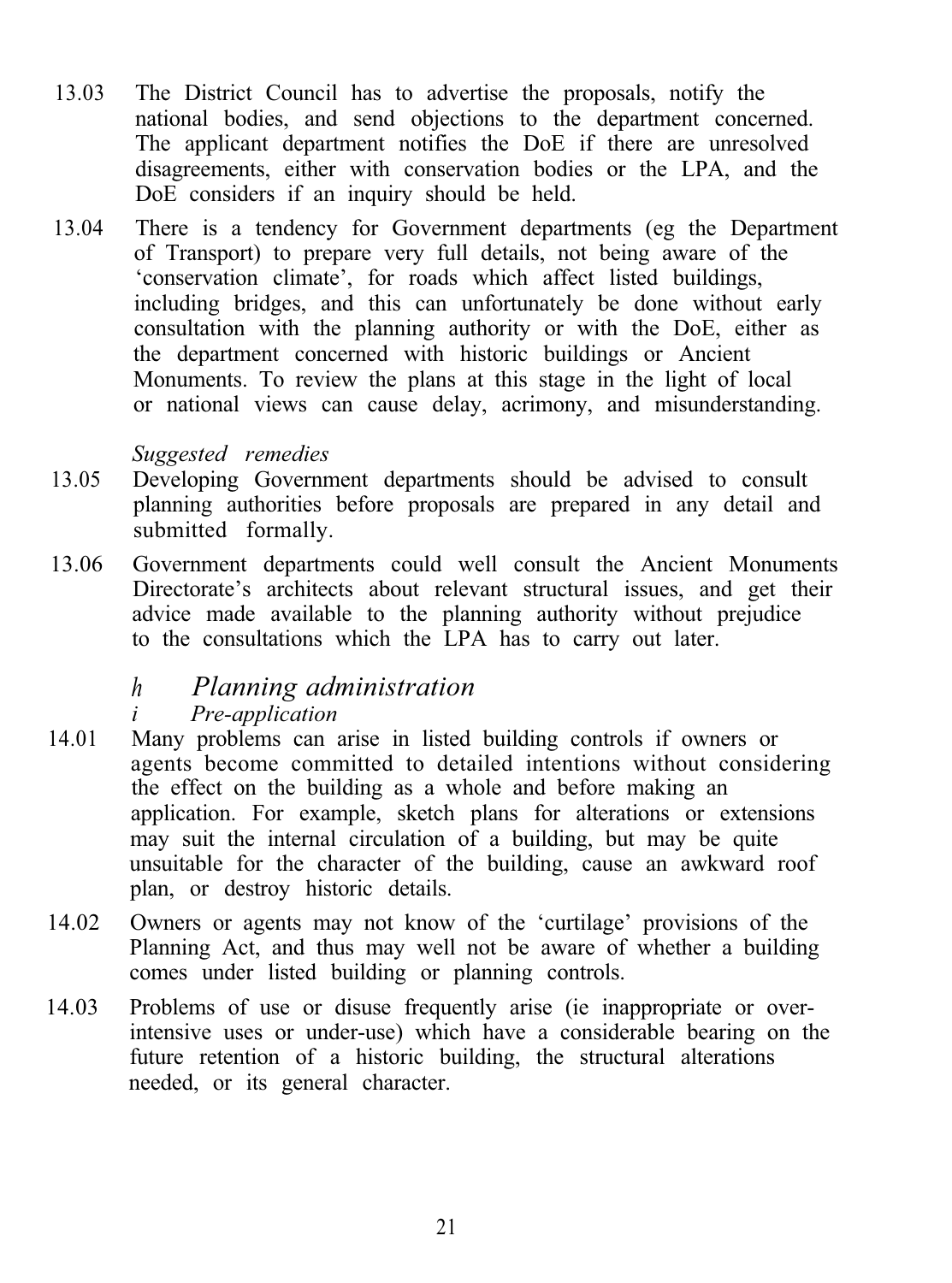*Suggested remedies*

- 14.04 Planning authorities should publicize the fact that pre-application advice is available from the planning authority's conservation specialists, so that plans can be based on a full or detailed examination of the building in regard to disclosing (or retrieving) its historic nature, avoiding the destruction of historic elements, or ensuring that an extension or alteration is suitable in design. This helps to ensure a ready acceptance of a proposal, the avoidance of delay, and a good understanding between all those responsible. It can also help to make an owner aware of the history of his building to his own benefit.
- 14.05 It also gives the planning authority's officers an opportunity to stress the basic philosophies of conservation or the policies of the authority, and to determine what needs listed building consent, planning permission, or neither, and whether demolition or partdemolition is involved in the alterations. The way in which an application is expressed is legally important, and has a bearing on the advertising of it in the press.
- 14.06 Pre-application advice may also be obtained, preferably through the local planning department, from a Conservation Area Advisory Committee or some other local or national body. This may especially be necessary where proposed demolitions are involved, since the national body will need to be consulted when an application is formally submitted.
- 14.07 The authority should make surveys of the trends relating to historic buildings: eg floor space and uses, perhaps especially on upper floors. The facts can thus be made clear to the Planning Committee and at an appeal or 'call-in' inquiry. Such surveys are a form of 'preventive medicine'.
- 14.08 'Curtilage' needs to be defined for the benefit of the applicant (see para 4.11 and 4.12 above). He can then be made aware that some consents (and specialist advice) may be needed even if buildings are not described on the list or shown marked on the official listed building maps.
- 14.09 Owners should be made aware of the 'climate of opinion' of the authority as regards conservation by issue of free pamphlets etc, together with information on the grading of their buildings and the relevance of this to grant aid for repairs etc.

#### *ii Applications*

15.01 Problems frequently arise for planning authorities, statutory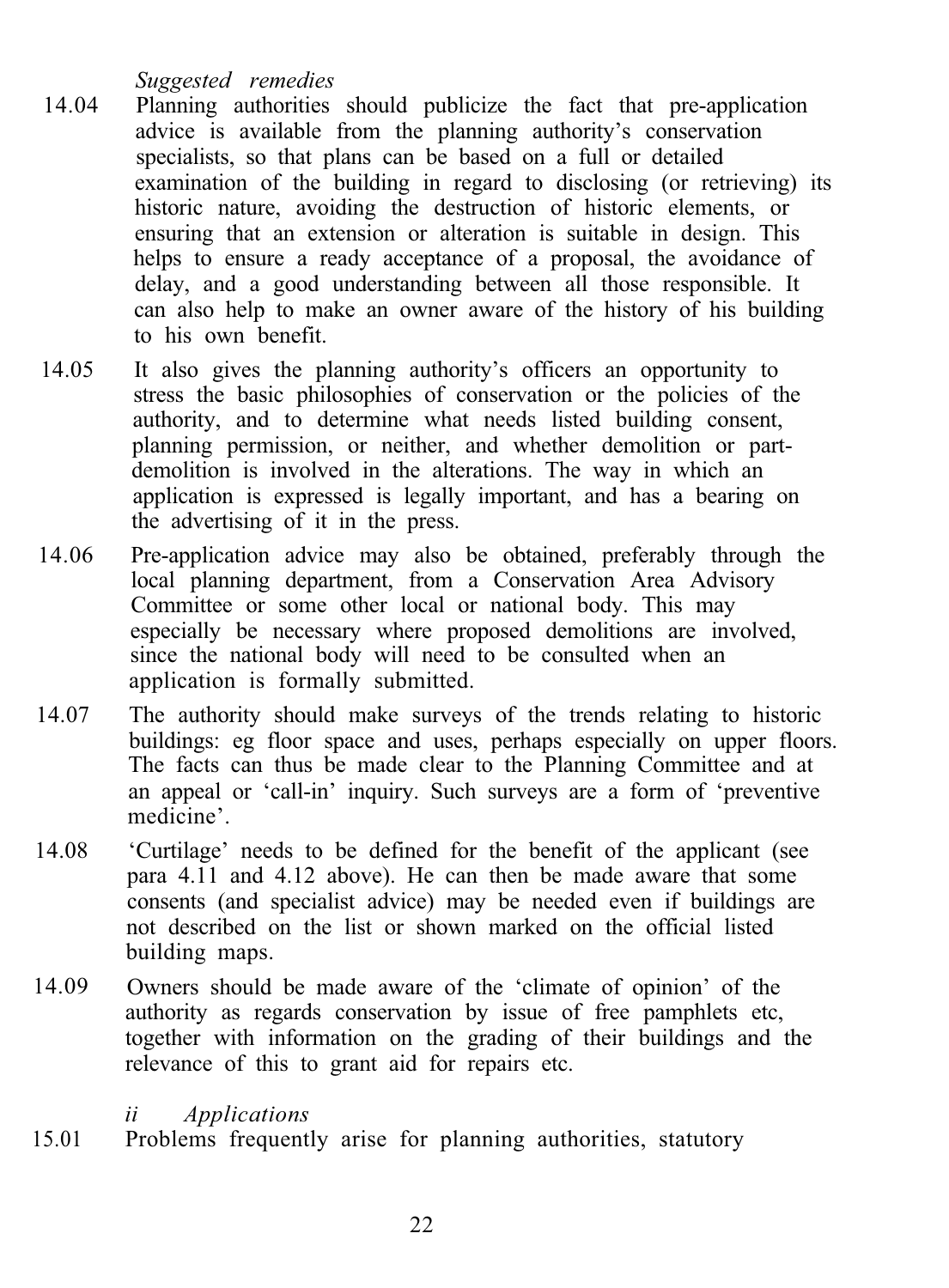consultees, and applicants when it is not clear from the application plans what is proposed to be demolished.

- 15.02 When substantial alterations are proposed, poor plans may make it hard to determine if part-demolition is involved and thus an amendment to the application and procedures.
- 15.03 Planning committees are sometimes and understandably unaware of the real interest in a building, or the effect of their own deliberations, especially when the planning officer is not an architect or has no architect conservation officer on his staff.

#### *Suggested remedies*

- 15.04 Applicants should be required to show sufficient details of the existing structure proposed to be kept or demolished, to enable new proposals to be considered properly.
- 15.05 Planning committees should consider coopting the chairman of a local conservation society or Advisory Committee when listed building questions are discussed.

#### **D Summary of suggested remedies and consequent action**

Summarized below for ease of reference are the various suggested remedies, and an indication in the last column of what is the best agency for implementing them.

| para | Alterations, unauthorized<br>a                                                                                 | Action by  |
|------|----------------------------------------------------------------------------------------------------------------|------------|
| 3.13 | Prosecute on indictment                                                                                        | LPA        |
| 3.14 | Heavier penalties                                                                                              | Govt       |
| 3.15 | Pamphlet advising public on need for consent etc.                                                              | DoE or LPA |
| 3.16 | Minor alterations to be dealt with by notification<br>rather than application                                  | Govt       |
| 3.17 | Building regulations, fire prevention staff, etc to<br>be made more aware of conservation and need for waivers | LPA.       |
| 3.18 | More grants for first-aid repairs                                                                              | DoE & LPA  |
| 3.19 | More Article 4 Directions                                                                                      | LPA & DoE  |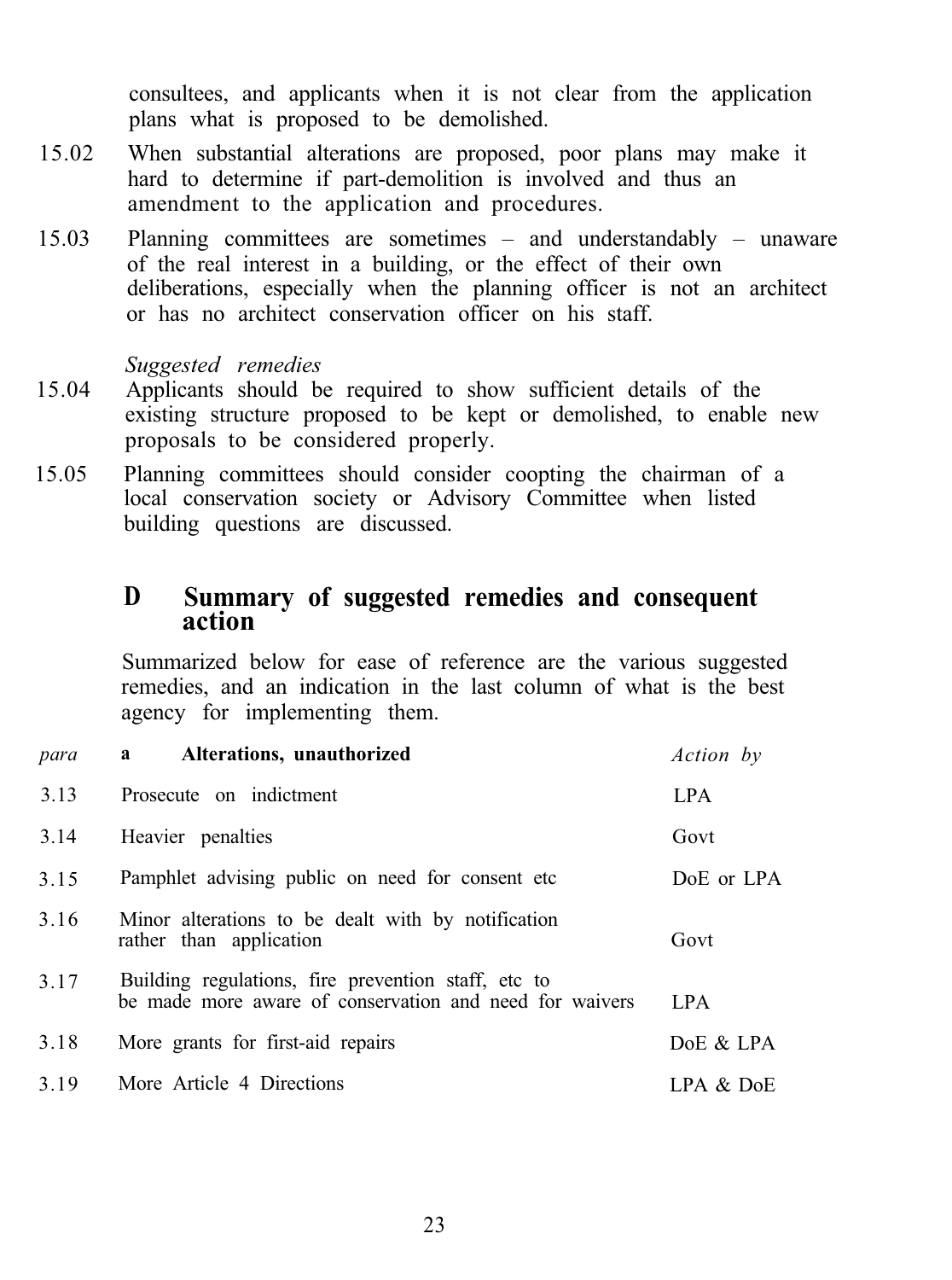Clarify 'part-demolition' Deterrent penalties Define 'curtilage' Identify curtilage buildings when revising lists Designate 'curtilages' on planning register *i i Demolition of redundant churches* LPA should report as for secular buildings and other denominations' churches Report should be sent to Church Commissioners & DoE Similar informal arrangements as above Register of acceptable conversions **c Neglect** *i Neglected occupied listed buildings* Penalty for not repairing in a reasonable time CPO if condition gives reasonable grounds for concern Procedure for repairs between 'urgent' and 'general neglect' Booklet comparing regular maintenance and costs of major repairs More grants when owner cannot afford good standards of repair If LPA compulsorily purchases, sell buildings to local preservation society for repairs Revolving fund for purchase, repair, and sale LAs to use Housing Act 1957, Sect 9 to get repairs done, and set the cost as a charge on the property if necessary LPAs to suggest new uses and stimulate applications i 4.09 4.10 4.11 4.12 4.13 5.05 5.06 5.07 5.08 6.09 6.10 6.11 6.12 6.13 6.14 6.15 6.16 6.17 *Unauthorized demolitions and 'curtilage' problems*  $IPA & DoF$ Govt DoE LPA DoE Govt & LPA Govt LPA RIBA & Societies Govt Govt Govt Professional institutions Govt & LPA LPA LPA or local trust LPA LPA

**b**

**Demolitions**

Tax allowances, nil-rating for VAT on repairs or differential rating for older buildings 6.18 Govt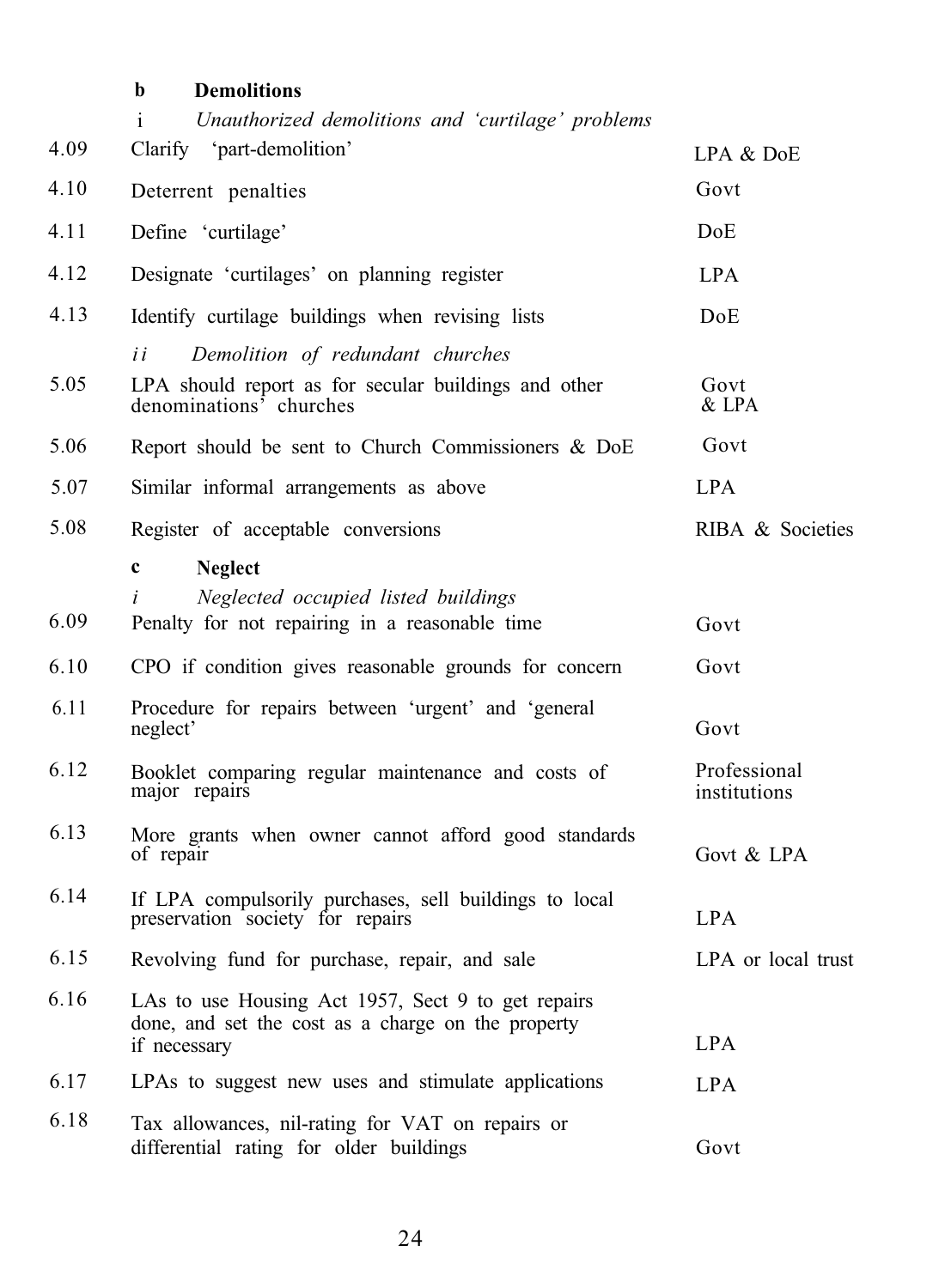| 6.19  | Identify and publicize VAT concessions on new<br>work in 'repairs' jobs.                                | Govt                             |
|-------|---------------------------------------------------------------------------------------------------------|----------------------------------|
|       | Neglect of unoccupied listed buildings<br>ii                                                            |                                  |
| 7.06  | LPA to have right to put the building to use after<br>repair by them                                    | Govt                             |
| 7.07  | Charge rates on unoccupied buildings to get them used                                                   | LPA                              |
| 7.08  | LPA to be informed of vacant buildings                                                                  | LPA                              |
| 8.10  | d<br><b>Dangerous Structure and similar Notices</b><br>LAs to be made aware of sources of expert advice | National societies               |
| 8.11  | LPAs to pay fees and expenses and assure proper<br>examination of building                              | LPA                              |
| 8.12  | Publish results of surveys                                                                              | LPA.                             |
| 8.13  | General advice to LAs to serve partial notice or adopt<br>other minimal action                          | National<br>societies            |
| 8.14  | Technical officers to be trained in historic structures                                                 | Govt & LAs<br>National societies |
| 8.15  | Questions to candidates for interview on historic structures                                            | <b>LPA</b>                       |
|       | Discovery of historic features during progress of authorized work<br>e                                  |                                  |
| 9.05  | LPA to request developer to notify finds so that records<br>can be made                                 | LPA                              |
| 9.06  | Conditions of consent to include requirement to tell<br>site foreman                                    | LPA.                             |
| 9.07  | Interim Preservation Notice to bring site under DoE                                                     | DoE.                             |
|       | f<br>Destruction of historic building materials                                                         |                                  |
| 10.03 | Conditions of consent to get materials saved or repairs<br>in right materials                           | LPA.                             |
| 10.04 | Establish materials 'bank'                                                                              | <b>LPA</b>                       |
|       | <b>Consultations</b><br>g<br>i<br>Between LPAs and national bodies                                      |                                  |
| 11.07 | National bodies to be better coordinated                                                                | National societies               |
| 11.08 | LPAs to meet national and local society representatives<br>for general discussion of important cases    | LPA                              |
| 11.09 | National societies to have one central 'distributing' body                                              | National societies               |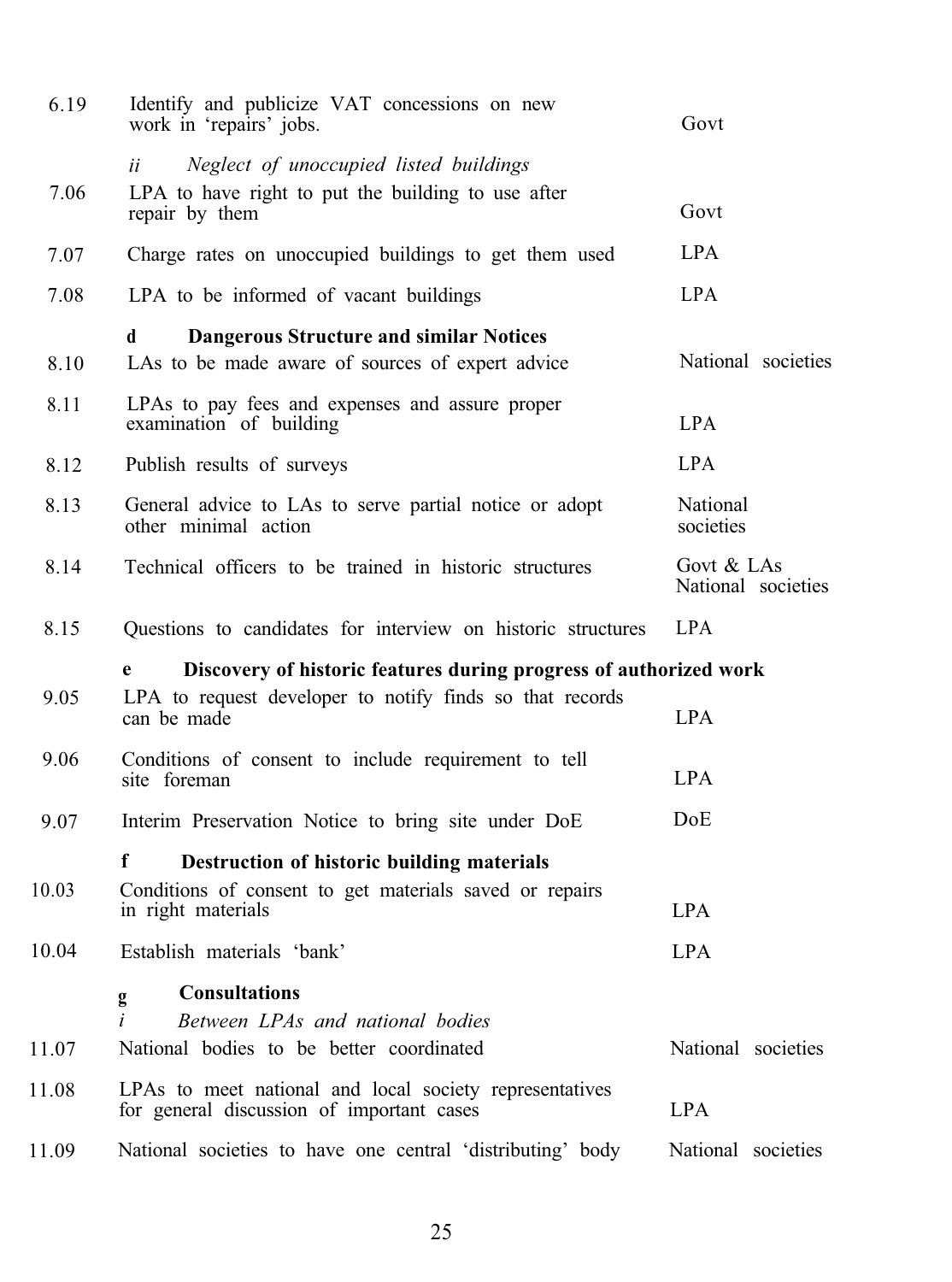| 11.10 | LPAs to send photographs etc and appraisal,<br>and a follow-up report when necessary                                                                                                              | LPA        |
|-------|---------------------------------------------------------------------------------------------------------------------------------------------------------------------------------------------------|------------|
| 11.11 | If plans are amended, these to be readvertised and<br>national bodies consulted afresh                                                                                                            | LPA        |
| 12.08 | Between LPAs, and between LPAs and DoE<br>ii<br>Specialist advice to be reported with applications<br>referred to DoE, especially for planning applications<br>and for buildings owned by the LPA | DoE & LPA  |
| 12.09 | DoE to keep records of source of specialist advice<br>available to each LPA                                                                                                                       | DoE        |
| 12.10 | Assess validity of this advice regularly                                                                                                                                                          | DoE        |
| 12.11 | Default powers for DoE to direct LA to get<br>specialist advice                                                                                                                                   | DoE.       |
|       | Between Government departments involving listed buildings<br>iii                                                                                                                                  |            |
| 13.05 | Developing departments to consult LPAs before<br>formal submission                                                                                                                                | Govt       |
| 13.06 | Departments to consult AM Directorate about<br>structural issues and get advice to LPA without<br>prejudice to LPA's consultations.                                                               | Govt       |
|       | h<br>Planning administration                                                                                                                                                                      |            |
|       | i<br>Pre-application                                                                                                                                                                              |            |
| 14.04 | Advise applicants before applications get finalized,<br>and publicize availability of this advice                                                                                                 | LPA        |
| 14.05 | Stress basic conservation philosophies; determine<br>what needs consents; get owners to express<br>intentions clearly in applications                                                             | LPA        |
| 14.06 | Get early advice from Conservation Area Advisory<br>Committee or local or national bodies, especially<br>on proposed demolitions                                                                  | LPA        |
| 14.07 | Investigate trends relating, eg, to uses of historic<br>buildings, to provide for 'preventive medicine'                                                                                           | <b>LPA</b> |
| 14.08 | Make applicants aware of 'curtilage' provisions and<br>need for some consents, even if building is not described<br>in the list                                                                   | LPA        |
| 14.09 | Issue pamphlets to owners explaining conservation<br>policies, gradings, and grants                                                                                                               | LPA.       |